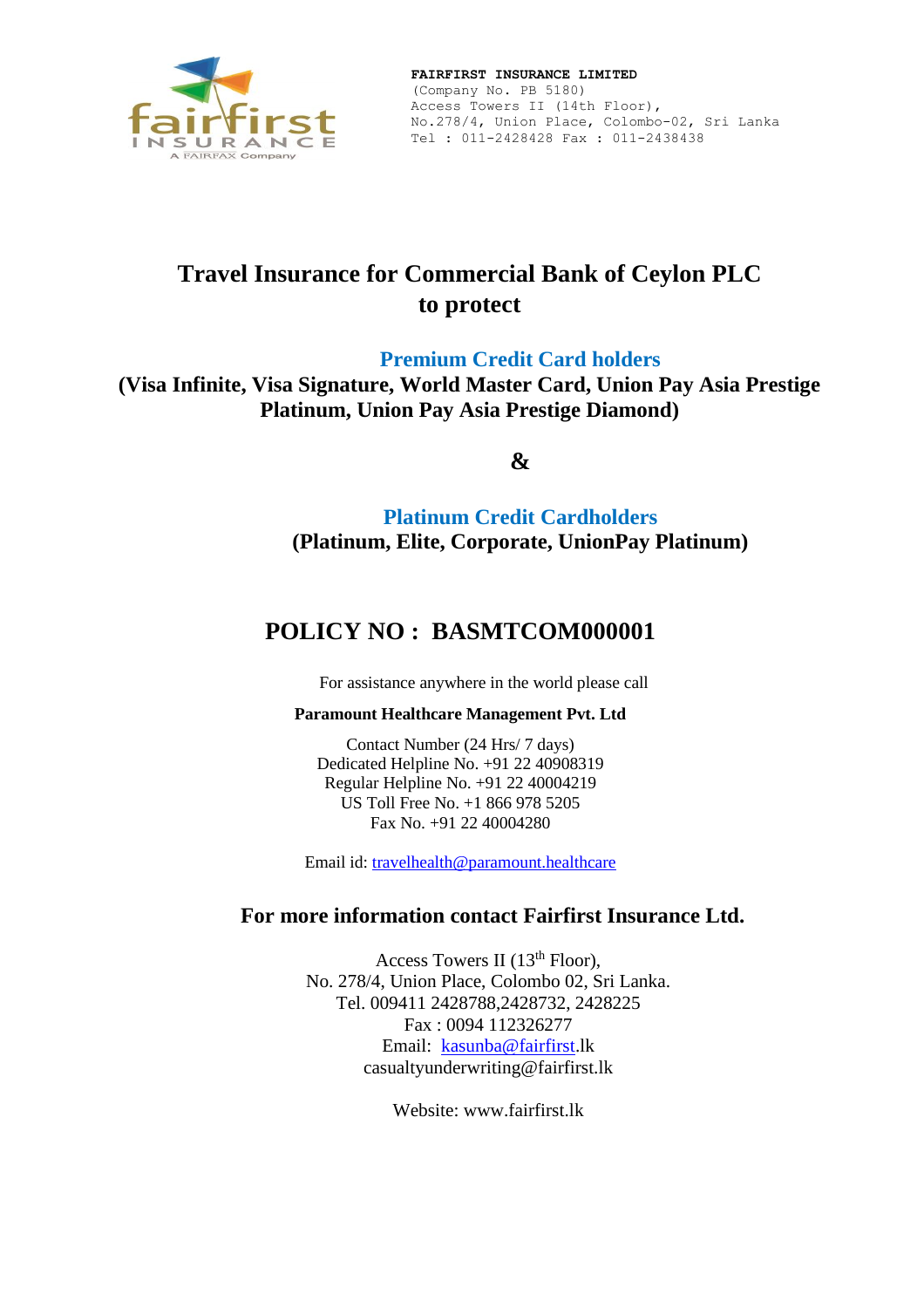

# **THE SCHEDULE**

| <b>INSURED'S NAME</b>                      |                | <b>COMMERCIAL BANK OF CEYLON PLC</b>                                                                                                                                                                                                                             |
|--------------------------------------------|----------------|------------------------------------------------------------------------------------------------------------------------------------------------------------------------------------------------------------------------------------------------------------------|
| <b>ADDRESS</b>                             | $\ddot{\cdot}$ | No.21<br>Sir Razeek Fareed Mawatha<br>Colombo 01.                                                                                                                                                                                                                |
| <b>POLICY NO</b>                           |                | BASMTCOM000001                                                                                                                                                                                                                                                   |
| <b>PERIOD OF COVER</b>                     |                | From 30/09/2021 To 29/09/2022, Both Dates Inclusive                                                                                                                                                                                                              |
| <b>INSURED</b>                             | $\ddot{\cdot}$ | Any holder of a Commercial Bank Premium and platinum Credit Card,<br>issued by Commercial Bank of Ceylon PLC, who is no more than 75<br>years of age only and/or his/her Immediate Family and who has<br>purchased their return air tickets using the said cards |
| <b>OPERATIVE TIME</b>                      | :              | 24 Hrs/Worldwide outside geographical limits of Sri Lanka Subject<br>to Sanction clause as below                                                                                                                                                                 |
| <b>AGE GROUP</b>                           |                | From 6 Months To 75 Years                                                                                                                                                                                                                                        |
| <b>MAXIMUM DURATION PER</b><br><b>TRIP</b> |                | 60 days limit for each and every return trip outside of<br>Sri Lanka commencing from date of departure                                                                                                                                                           |
| <b>JURISDICTION</b>                        | $\ddot{\cdot}$ | Sri Lanka                                                                                                                                                                                                                                                        |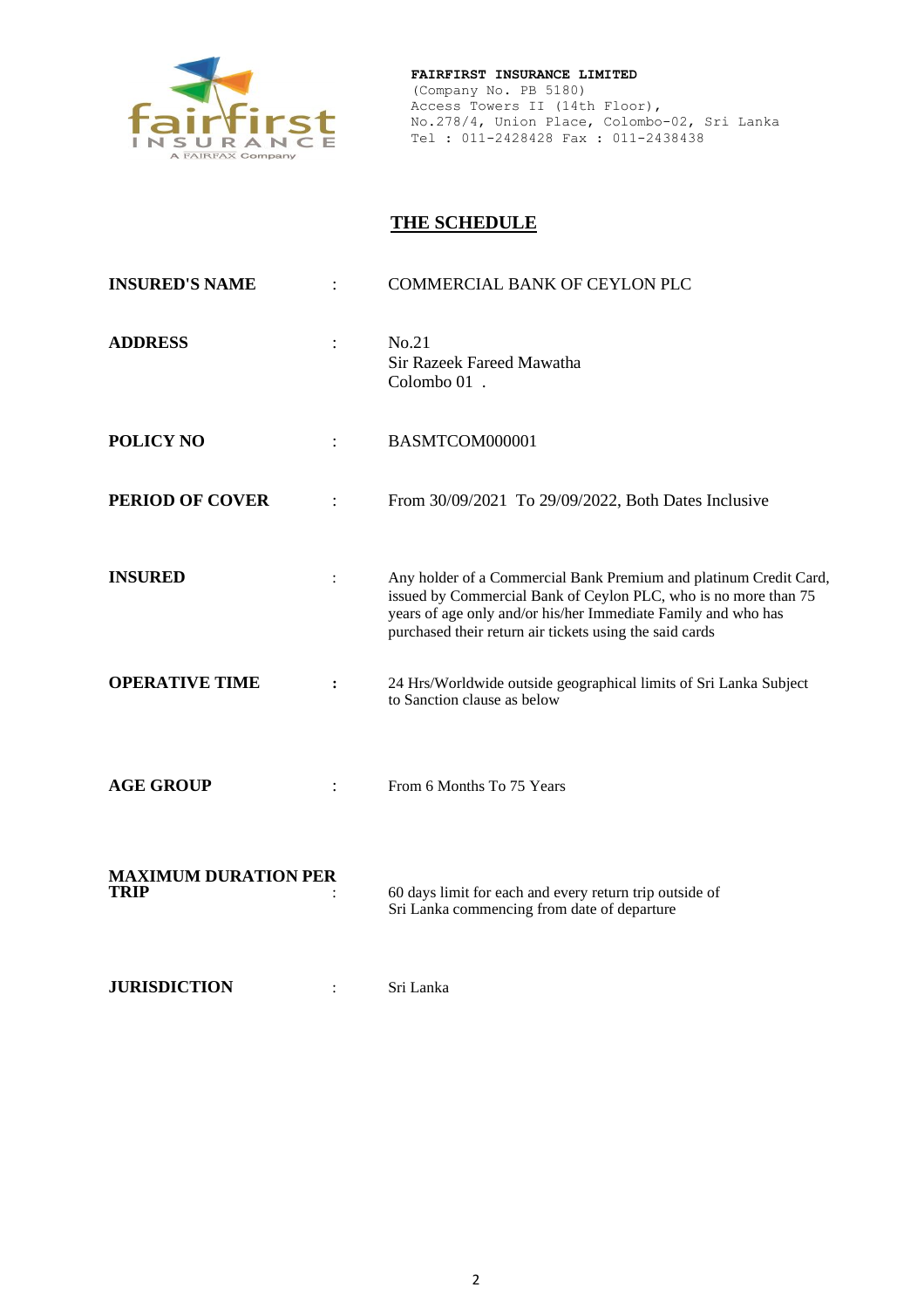

(Company No. PB 5180) Access Towers II (14th Floor), No.278/4, Union Place, Colombo-02, Sri Lanka Tel : 011-2428428 Fax : 011-2438438

## **SCHEDULE OF BENEFITS**

|             | <b>Benefits</b>                                                                                                                                                                                                                    | <b>Premium Cards</b><br>(Visa Infinite, Visa<br><b>Signature, World</b><br>Master card)<br>(USD) | <b>Platinum Cards</b><br>(Platinum, Elite,<br>Corporate)<br>(USD) | Excess (es)<br>in respect of<br>each & every claim<br>(USD/HRS) |
|-------------|------------------------------------------------------------------------------------------------------------------------------------------------------------------------------------------------------------------------------------|--------------------------------------------------------------------------------------------------|-------------------------------------------------------------------|-----------------------------------------------------------------|
| A           | Medical, Hospitalization,<br>Pharmaceutical Expenses, and Surgical<br>Expenses Aboard,<br>Due to Accident/ Sudden Illness<br>including OPD/ Evacuation &<br>Repatriation<br>Epidemic and Pandemic Including<br>COVID <sub>19</sub> | 100,000<br>10,000<br>(Sub limit)                                                                 | 60,000<br>5,000<br>(Sub limit)                                    | 50                                                              |
|             | <b>Emergency Dental Care Abroad</b>                                                                                                                                                                                                | 250<br>(Sub limit)                                                                               | 250<br>(Sub limit)                                                | <b>NIL</b>                                                      |
| B           | <b>Accidental Death and Dismemberment</b>                                                                                                                                                                                          | 100,000                                                                                          | 100,000                                                           | <b>NIL</b>                                                      |
| $\mathbf C$ | Accidental Death and Dismemberment<br>(Common Carrier only)                                                                                                                                                                        | 200,000                                                                                          | 75,000                                                            | <b>NIL</b>                                                      |
| D           | Loss of Airline/Common Carrier<br>Checked in Baggage                                                                                                                                                                               | 25% per bag<br>5% per article<br>Max up to 5,000                                                 | 25% per bag<br>5% per article<br>Max up to 2,000                  | <b>NIL</b>                                                      |
| Ε           | Delay of Checked in Baggage                                                                                                                                                                                                        | 1,000                                                                                            | 500                                                               | 6HRS                                                            |
| $\mathbf F$ | Loss of Passport Abroad                                                                                                                                                                                                            | 1,500                                                                                            | 750                                                               | NIL                                                             |
| G           | Personal Liability<br>Legal Fees                                                                                                                                                                                                   | 150,000<br>50,000 (Sub Limit)                                                                    | 75,000<br>25,000 (Sub Limit)                                      | <b>NIL</b>                                                      |
| $H_{\rm}$   | Hijack                                                                                                                                                                                                                             | 2,000                                                                                            | 1,000                                                             | NIL                                                             |
| I           | <b>Trip Delay</b>                                                                                                                                                                                                                  | 3,000                                                                                            | 1,500                                                             | 6HRS                                                            |
| J           | <b>Trip Cancellation</b><br>Trip Cancellation due to:<br>Epidemic, Pandemic or Other<br>Contagious Disease                                                                                                                         | 2,000<br>500<br>(Sub limit)                                                                      | 1,000<br>250<br>(Sub limit)                                       | <b>NIL</b>                                                      |
|             |                                                                                                                                                                                                                                    |                                                                                                  | 24/7                                                              |                                                                 |
|             |                                                                                                                                                                                                                                    | Pre-trip information service                                                                     |                                                                   |                                                                 |
|             |                                                                                                                                                                                                                                    | Embassy referral                                                                                 |                                                                   |                                                                 |
| K           | <b>Medical Assistance Services</b>                                                                                                                                                                                                 | Weather and exchange rate information assistance<br>Emergency message transmission assistance    |                                                                   |                                                                 |
|             |                                                                                                                                                                                                                                    | Arrangement of hotel accommodation in case of an emergency                                       |                                                                   |                                                                 |
|             |                                                                                                                                                                                                                                    | Interpreter referral                                                                             |                                                                   |                                                                 |
|             |                                                                                                                                                                                                                                    | Lost luggage assistance                                                                          |                                                                   |                                                                 |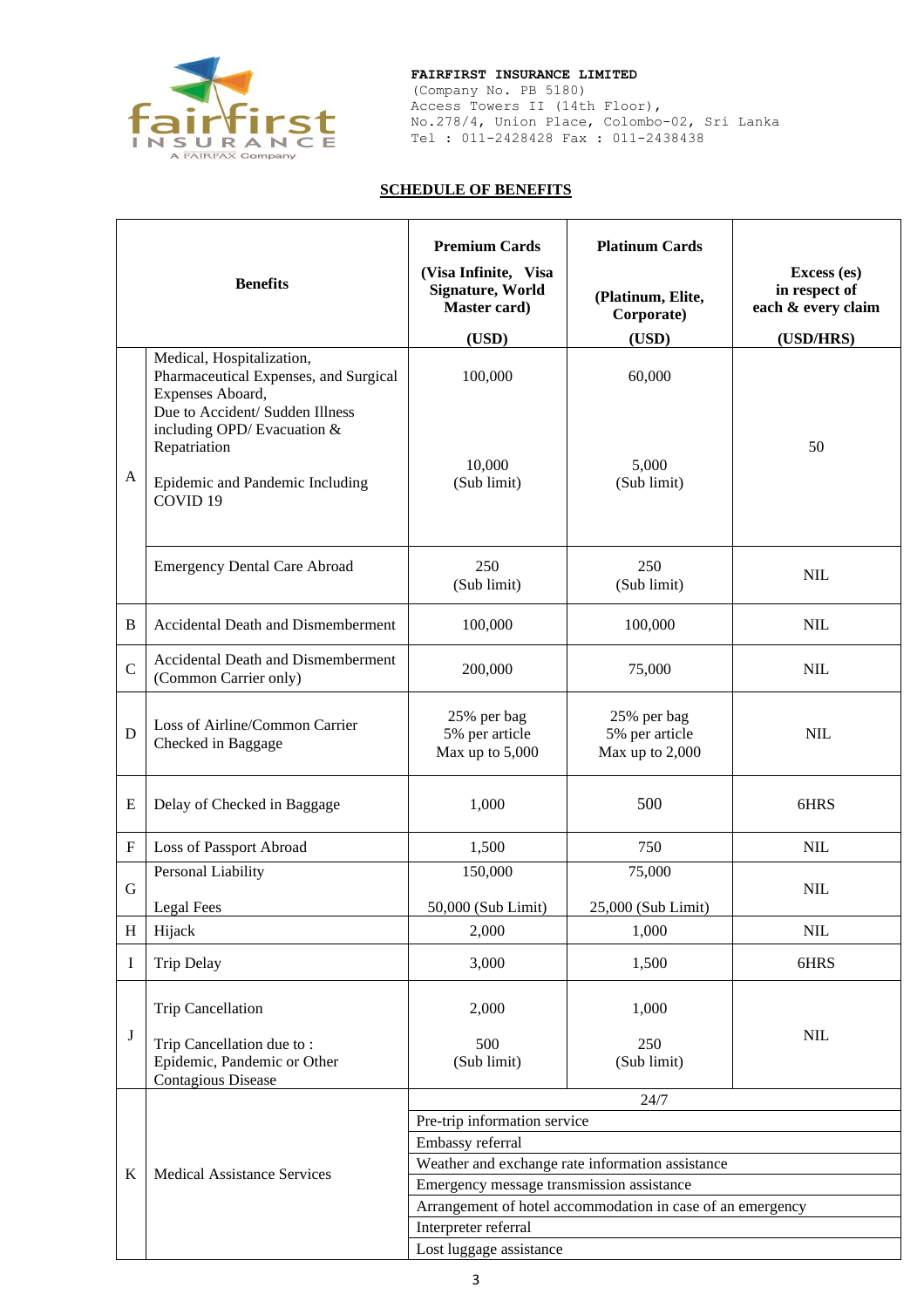

# **SPECIFIC EXCLUSIONS** :

- 1. Insureds not fit to travel.
- 2. Travelling against the advice of a doctor, or to seek medical advice or treatment.
- 3. Participation in Amateur/Professional Sports Activities.
- 4. War, Sabotage, & Terrorism
- 5. All chronic and pre-existing conditions.
- 6. Travel on Board Private aircraft excluded.

# **SANCTION LIMITATION AND EXCLUSION CLAUSE**

No Insurer shall be deemed to provide cover and no insurer shall be liable to pay any claim or provide any benefit hereunder to the extent that the provision of such cover, payment of such claim or provision of such benefit would expose that insurer to any sanction, prohibition or restriction under United Nations resolutions or the trade or economic sanctions, laws or regulations of the European Union, United Kingdom or United States of America.

(This policy will not cover any loss, injury, damage or legal liability arising directly or indirectly from: Travel in, to, or through Afghanistan, Belarus, Crimea including Sevastopol, Cuba, Democratic Republic of Congo, Iran, Iraq, Liberia, North Korea, Somalia, Sudan, Syria, Ukraine, Venezuela and Zimbabwe or any other country which is prohibited or restricted under United Nations resolutions or trade or economic sanctions laws regulations of the European union, The Republic of France or United States of America.)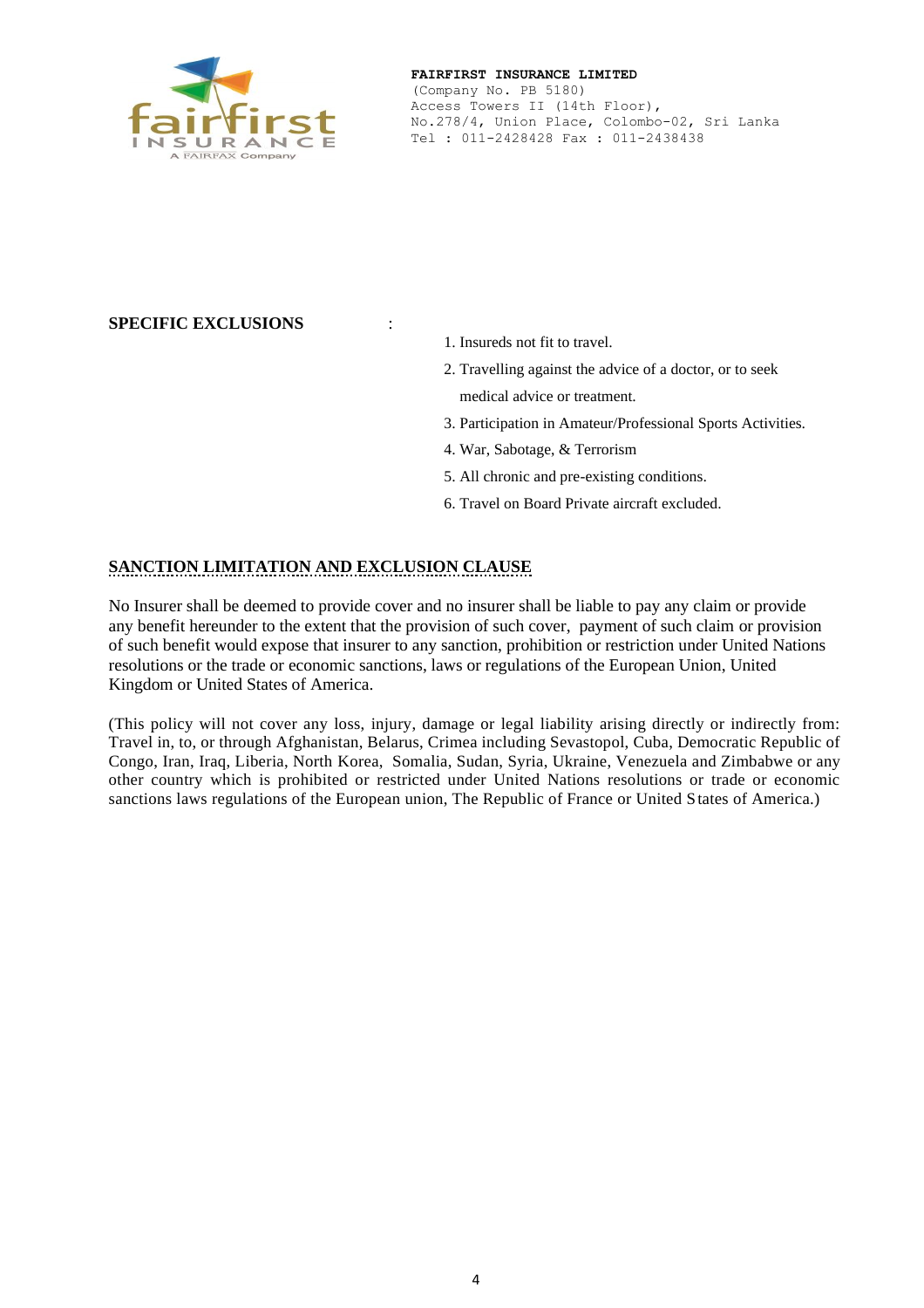

## **TRAVEL INSURANCE POLICY**

Whereas the Policyholder has made to Fairfirst Insurance Ltd (hereinafter called the "Company"), a proposal which is hereby agreed to be the basis of this Policy and has paid the premium specified in the Schedule, now the Company agrees, subject always to the following terms, conditions, exclusions, and limitations, to indemnify the Insured in excess of the amount of the Deductible and subject always to the Sum Assured against such loss as is herein provided.

### **A OPERATIVE PARTS**

#### **1. Section A: Overseas Emergency Accident and Sickness Medical Expenses, Evacuation and Repatriation**

- 1.1 The Company will indemnify the Insured, up to the Section A Sum Assured (in excess of USD 50) specified in the Schedule of Benefits in respect of:
	- 1.1.1 The medical and related expenses incurred by the Insured for medical treatment outside Sri Lanka. The expenses covered will include Physician services, hospital and medical services and local emergency medical transportation. Dental services for immediate relief of dental pain are covered up to the limit stated above. However dental care rendered necessarily as a result of a covered Accident will be subject to the limit of cover as stated in the Policy.
	- 1.1.2 Medical evacuation to a hospital in Sri Lanka required as a result of Accidental bodily injury and/or Sickness and/or disease occurring or having first manifested itself during an Insured Journey. The medical evacuation will have to be pre-approved by the Claims Administrator of the Company.
	- 1.1.3 In case of medical evacuation to a hospital in Sri Lanka as per 1.1.2 above and if approved by the Claims Administrator and subject to the Section A in the Schedule of Benefits Sum Assured remaining (if any), the Company will also indemnify the Insured in respect of the medical expenses incurred by him within Sri Lanka to continue medical treatment commenced by the Insured outside of Sri Lanka, as a result of the Insured first having sustained Accidental bodily injury and/or Sickness and/or disease during the course of the Insured Journey. The Company's liability to make payment hereunder will be limited to a period of 60 days from and including the date upon which the aforesaid Accidental bodily injury and/or Sickness and/or disease occurred or first manifested itself, and to medical expenses at the Usual and Customary level.
	- 1.1.4 The Company will be under no liability to make payment of any medical expenses incurred beyond the expiry of the Policy Period.
	- 1.1.5 The cost of repatriating the Insured's mortal remains to Sri Lanka, or up to an equivalent amount for the burial or cremation of the Insured in the country where the death occurred in the event of the Insured's death outside of Sri Lanka as a result of Accidental Bodily Injury and/or Sickness and/or Disease occurring or having first manifested itself during an Insured Journey. These expenses will be pre-approved by the Claims Administrator prior to the remains being prepared for transportation to Sri Lanka or for local burial or cremation.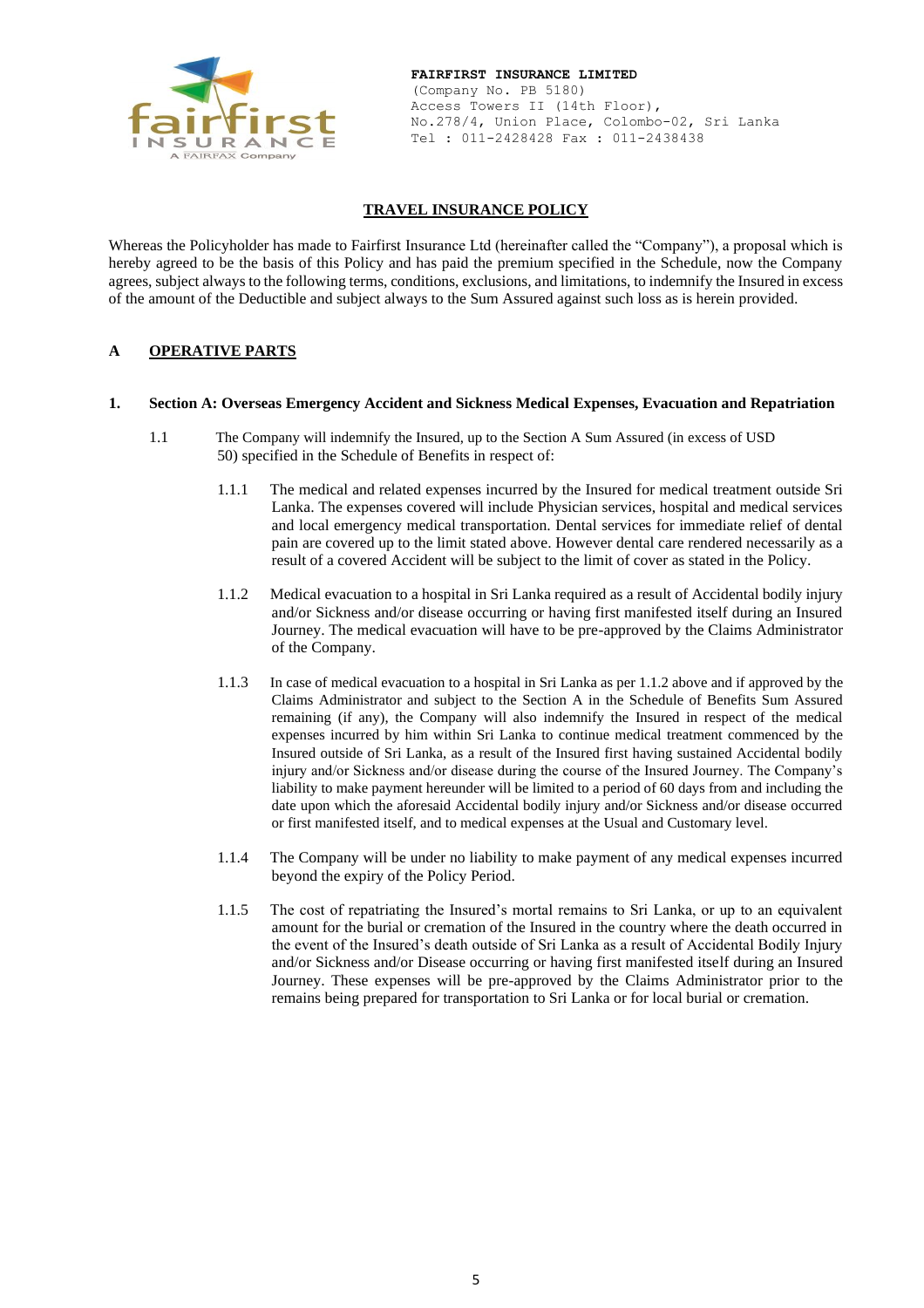

The Deductible applicable as per the Schedule of Benefits will be applicable in respect of each and every Claim made under the Policy and the Company's liability will be restricted to the Section A Sum Assured as per the Schedule of Benefits during the Policy Period.

#### **Exclusions Applicable for Section A**

- 1.2 The Company will be under no liability to make payment in respect of any routine physical or other examination where there is no objective indication of impairment or normal health, and for medical treatment obtained within Sri Lanka save as provided for under Section 1.1.3
- 1.3 The Company will be under no liability to make payment of any medical expenses incurred beyond the expiry of the Policy Period.
- 1.4 The Company will be under no liability to make payment hereunder in respect of any directly or indirectly caused by, based on, arising out of or howsoever attributable to any of the following
	- 1.4.1 Where the Insured is
		- 1.4.1.1 Travelling against the advice of a Physician; and all type of pre-existing
		- 1.4.1.2 Receiving or on a waiting list for specified medical treatment or
			- 1.4.1.3 Travelling for the purpose of obtaining treatment; or
		- 1.4.1.4 Travelling in respect of a terminal prognosis for a medical condition.
	- 1.4.2 Suicide, attempted suicide or willful or self-inflected injury or Illness, mental disorder, anxiety, stress or depression, venereal disease, alcoholism, drunkenness or the abuse of the drugs.
	- 1.4.3 Any injury, illness, death, loss expense or other liability attributable to HIV (Human Immune Deficiency Virus) and/or any HIV related illness including AIDS (Acquired Immune Deficiency Syndrome) and/or any mutant derivative or variation thereof however caused
	- 1.4.4 Pregnancy, childbirth, miscarriage, abortion or complication arising out of any of the foregoing.
	- 1.4.5 The cost of dentures, dental appliances, (which does not qualify under clause 1.1.1) false limbs, hearing aids, contact or cornel lenses or spectacles (prescribed or otherwise)
	- 1.4.6 Treatment for any illness/Sickness which was pre-existing prior to departure from Sri Lanka.
	- 1.4.7 Treatment of any congenital anomalies/defects.
	- 1.4.8 The additional cost of a single or private room at a hospital, clinic or nursing home except when the medical practitioner considers it necessary.
	- 1.4.9 Services, supplies or treatment, including any period of hospital confinement, which were not recommended, approved and certified as Medically Necessary by a Physician;
	- 1.4.10 Elective, cosmetic, or plastic surgery, except as a result of an Accident;
	- 1.4.11 The diagnosis and treatment of acne;
	- 1.4.12 Organ transplants that a competent Physician considers experimental;
	- 1.4.13 Child care such as medical examinations, vaccinations and immunizations of a child/children of the Insured;
	- 1.4.14 Expenses which are not exclusively medical in nature;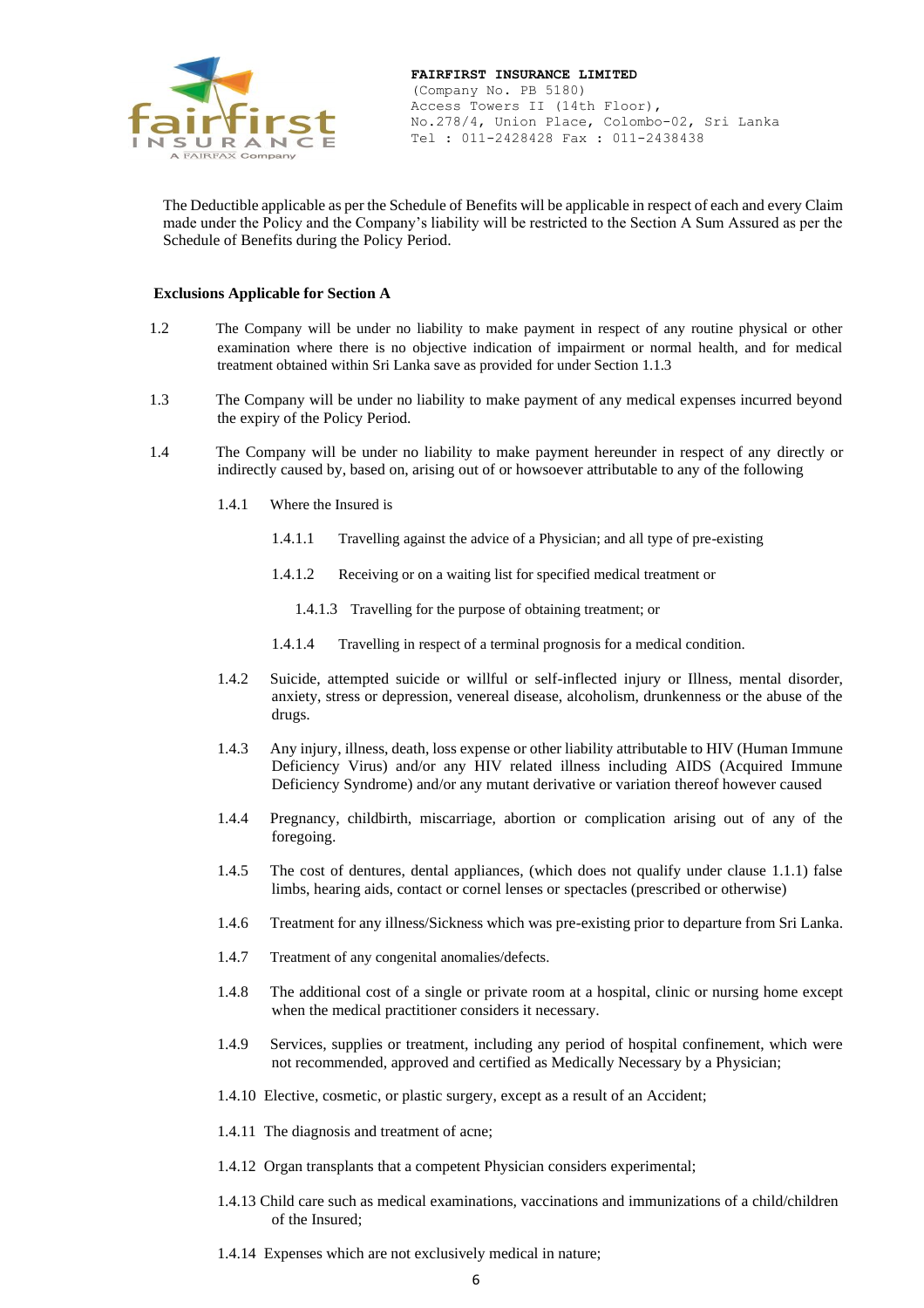

- 1.4.15 Any expenses incurred in Sri Lanka subject to clause 1.1.3;
- 1.4.16 Eyeglasses, contact lenses, hearing aids, and examination for the prescription of fitting thereof, unless injury or Sickness has caused impairment of vision or hearing;
- 1.4.17 Treatment provided in a government hospital or services for which no charge is normally made;
- 1.4.18 Medical expenses covered under any workman's compensation insurance scheme;
- 1.4.19 Routine or other medical examinations or vaccinations or inoculations which are not required for the treatment of an illness or injury including pregnancy.
- 1.4.20 Ayurveda treatment
- 1.4.21 Illnesses caused or contributed by a pre-existing condition is excluded
- 1.4.22 Any medical appliances and/or devices including crutches, artificial limbs and other equipment's which are used in anyway after discharge from hospital

#### **2. Section B : Personal Accident**

The Company will pay the percentage of Section B Sum Assured specified in the schedule of benefits if the Insured sustain accidental bodily injury during the course of the Insured journey and such bodily injury is within 12 months of the date of such bodily injury the sole and direct cause of the:

- 2.1 2.1.1 Insured's death, as per the Table of Losses below;
	- 2.1.2 Permanent Total Disablement as per Table of Losses below;
- 2.2 Provided always that the policy will not pay under more than one of the Foregoing sub clauses in respect of the same accident and in excess of the amount stated in the Scheduled of Benefit.
- 2.3 The Company' will be liable to pay of the Sum Assured or 50% of Sum assured stated in the Schedule of Benefit whichever is less, in respect of the death of the Insured person if the Insured Person's age is under 18 years at the time of death;

#### **Table of Losses**

| Loss of:                                    | % of Sum insured |
|---------------------------------------------|------------------|
| Life                                        | 100%             |
| Both hands or Both Feet                     | 100%             |
| Sight of Both Eyes                          | 100%             |
| One Hand and One Foot                       | 100%             |
| Either Hand or Foot and Sight of One Eye    | 100%             |
| Speech and Hearing in Both Ears             | 100%             |
| Either Hand or Foot                         | 50%              |
| Sight in one eye except perception of light | 50%              |
| Speech Only                                 | 50%              |
| Hearing in Both Ears                        | 50%              |
| Thumb and Index Finger of Same Hand         | 25%              |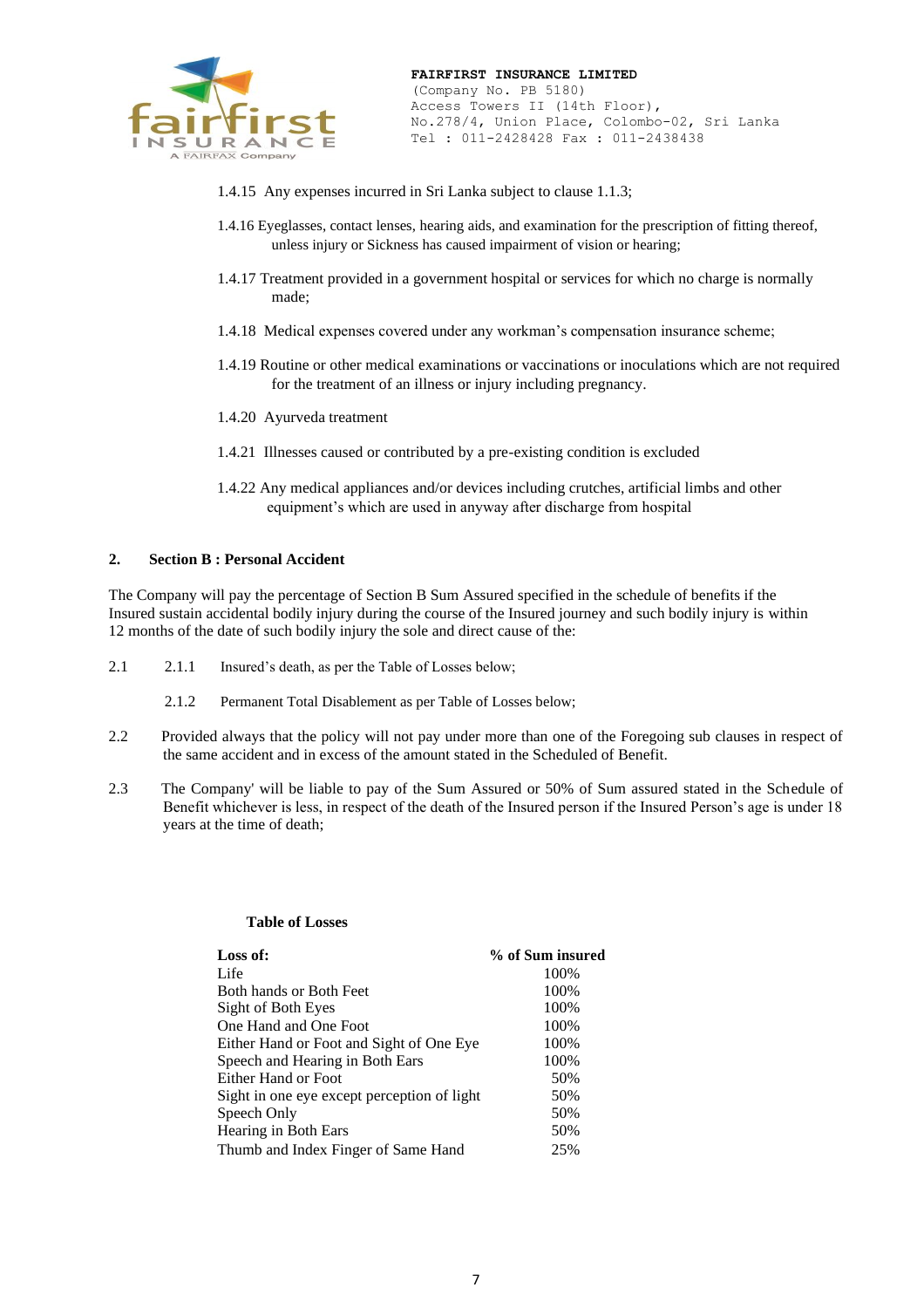

#### **Exclusions Applicable for Section B**

- 2.4 The Company shall be under no liability to make payment hereunder in respect of any claim directly indirectly caused by, based on, arising out of or how so ever attributable to any of the following
- 2.4.1 Amateur sports involving physical contact and other sports activities as defined in sports and leisure activities. In any event there shall be no cover under this insurance for sky jumping, flying, acrobatics, stunting, mountaineering, randonee, bungee jumping, rock climbing or mountaineering, normally requiring the use of ropes and guides, caving or potholing, rafting or canoeing involving white water rapids in excess of grade 6, parachuting, paragliding, hand gliding, motor sports or competitions, hunting or equestrian competitions, yachting or boating outside costal water (12 miles), scuba diving at a depth of more than 30 meters, professional sports, riding or driving in races or allies.
- 2.4.2 Loss arising from accidents as a driver on motorized vehicle unless at the time of the accident the Insured is in possession of a current full international driving license and while riding a two wheeler is wearing a safety crash helmet.
- 2.4.3 All Aviation risks as a paying passenger, cabin crew, pilots etc.
- 2.4.4 Losses arising directly or indirectly from manual work (not including bar work, waitressing, fruit picking and other similar light casual work not requiring the use of machinery or power tools) or hazard occupation, self exposure to needless perils (except an attempt to save a human life), or if engaging in any criminal or illegal act.
- 2.4.5 Winter Sports
- 2.4.6 Loss caused directly or indirectly, wholly or partly by bacterial infections (except phylogenic infections which shall occur through an accidental cut or wound) or any other kind of disease;
- 2.4.7 Any Pre-existing Condition
- 2.4.8 Disappearance of Insured Persons, mysterious or otherwise.
- 2.4.9 All exclusions in Section A is applicable

#### **3. Section C : Common Carrier Personal Accident/ Death**

3.1 The Company will pay a percentage of the principal Sum Assured shown in Section C of the Schedule if Injury to an Insured results in one of the losses shown in Table of Losses below. Injury must occur while Insured is riding as a passenger in or on, boarding or alighting from, a Common Carrier. The loss must occur within 365 days of the date of the accident, which caused the Injury.

If more than one loss results from any one accident, only one amount, the largest, will be paid.

3.2 The Company' will be liable to pay the limits stated under section C in respect of the death of the Insured person if the Insured Person's age is over 18 years at the time of death;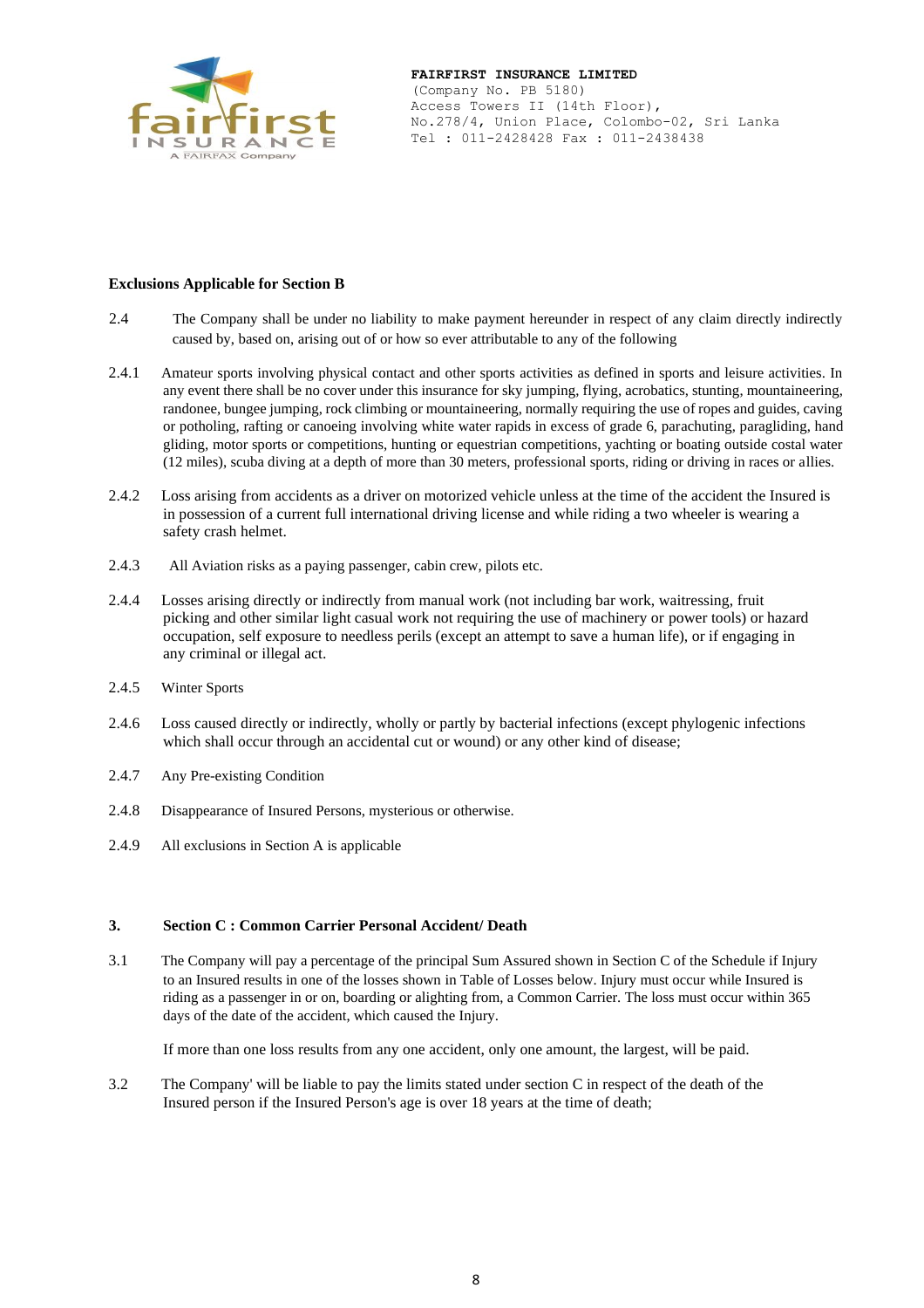

(Company No. PB 5180) Access Towers II (14th Floor), No.278/4, Union Place, Colombo-02, Sri Lanka Tel : 011-2428428 Fax : 011-2438438

| Loss of:                                 | % Principal Sum Assured |
|------------------------------------------|-------------------------|
| Life                                     | 100%                    |
| Both Hands or Both Feet                  | 100%                    |
| Sight of Both Eyes                       | 100%                    |
| One Hand and One Foot                    | 100%                    |
| Either Hand or Foot and Sight of One Eye | 100%                    |
| Speech and Hearing in Both Ears          | 100%                    |
| Either Hand or Foot                      | 50%                     |
| Sight of One Eye                         | 50%                     |
| Speech                                   | 50%                     |
| Hearing in Both Ears                     | 50%                     |
| Thumb and Index Finger of Same Hand      | 25%                     |
|                                          |                         |

#### 3.3 "Loss" with regard to:

- (a) Hand or foot means actual severance through or above the wrist or ankle joints;
- (b) Eye means entire and irrecoverable loss of sight; and

(c) Thumb and index finger means actual severance through or above the joint that meets the hand at the palm;

- (d) Speech or hearing means entire and irrecoverable loss of speech or hearing of both ears
- 3.4 The Company' will be liable to pay of the Sum Assured or 50% of Sum Assured stated in the Schedule of Benefit whichever is less, in respect of the death of the Insured person if the Insured Person's age is under 18 years at the time of death;
- 3.5 Loss caused directly or indirectly, wholly or partly by the following are excluded:
	- Bacterial infections (except phylogenic infections which shall occur through an
	- (a) Accidental cut or wound) or any other kind of disease;
	- (b) Medical or surgical treatment except as may be necessary solely as a result of injury.
	- (c) Any injury which shall result in hernia
	- (d) Pre-existing Conditions for which care, treatment, or advice was recommended by or received from a Physician.
- 3.6 Excluding Disappearance of Insured Persons, mysterious or otherwise.
- 3.7 All Aviation risks as cabin crew, pilots etc.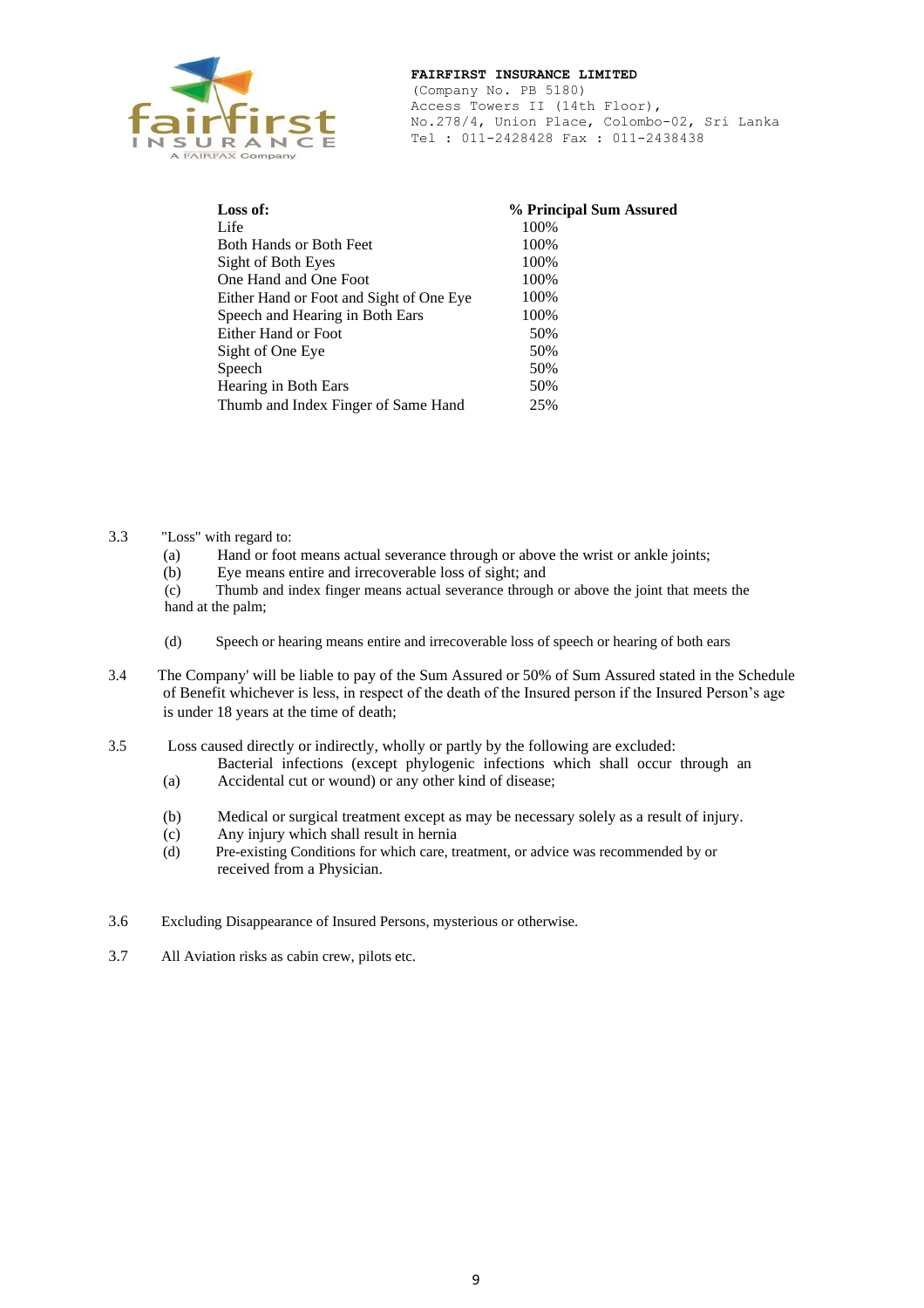

#### **4. Section D : Loss of Airline/Common Carrier Checked in Baggage**

4.1 The Company will pay the Insured up to the Section D Sum Assured specified in the Schedule of Benefits in respect of the complete and permanent loss of the Insured's Checked in Baggage outside the geographical limits of Sri Lanka.

#### **Special conditions applicable for Section D**

- 4.2 In the event of any loss to the Insured's Checked in Baggage whilst in the custody of an Airline/Common Carrier the Insured has to notify the Airline/ Common Carrier upon discovery of the loss and obtain a property irregularity report/official letter from the Airline/Common Carrier stating the loss of baggage. Such report/official letter will be submitted by the Insured to the Claims Administrator.
- 4.3 The Company's liability to make payment will not arise until liability is admitted by the Airline/Common Carrier of such complete and permanent loss. If any compensation is paid or payable by the, Airline/Common Carrier the Company's liability is only to indemnify the excess amount if any.
- 4.4 In case of the same Checked in Baggage being covered under any other insurance, the Policy will contribute the proportionate amount of such loss.
- 4.5 Loss of Checked in Baggage during the trip will be covered only subject to proof of ownership of the Checked in Baggage and valuables.
- 4.6 The Company reserves the right to replace or pay the intrinsic value of the Checked in Baggage up to a maximum amount stated in the Schedule of Benefits.

#### **Exclusions applicable for Section D**

- 4.7 The Company will not be liable to make payments for:
	- 4.7.1 Loss to the Insured's Checked in Baggage as a result of the confiscation or detention by customs, police or any other authority.
	- 4.7.2 Loss caused by the Insured's failure to take reasonable steps to guard against the loss of the Checked in Baggage.
	- 4.7.3 Any loss to stamps, money or securities, tickets, documents, contact/corneal lenses, spectacles dentures, hearing aids, fragile articles or business goods and samples.
	- 4.7.4 Animals, birds or fish
	- 4.7.5 Perishables and consumables

#### **5 Section E: Delay of Checked in Baggage**

5.1 The Company will reimburse the Insured up to the Section E Sum Assured specified in the Schedule of Benefits in respect of the Insured's emergency purchases of toiletries, medication and clothing to replace those contained in the Checked in Baggage, the arrival of which is delayed by more than 6 hours beyond the time of the Insured's arrival at the intended destination outside of Sri Lanka.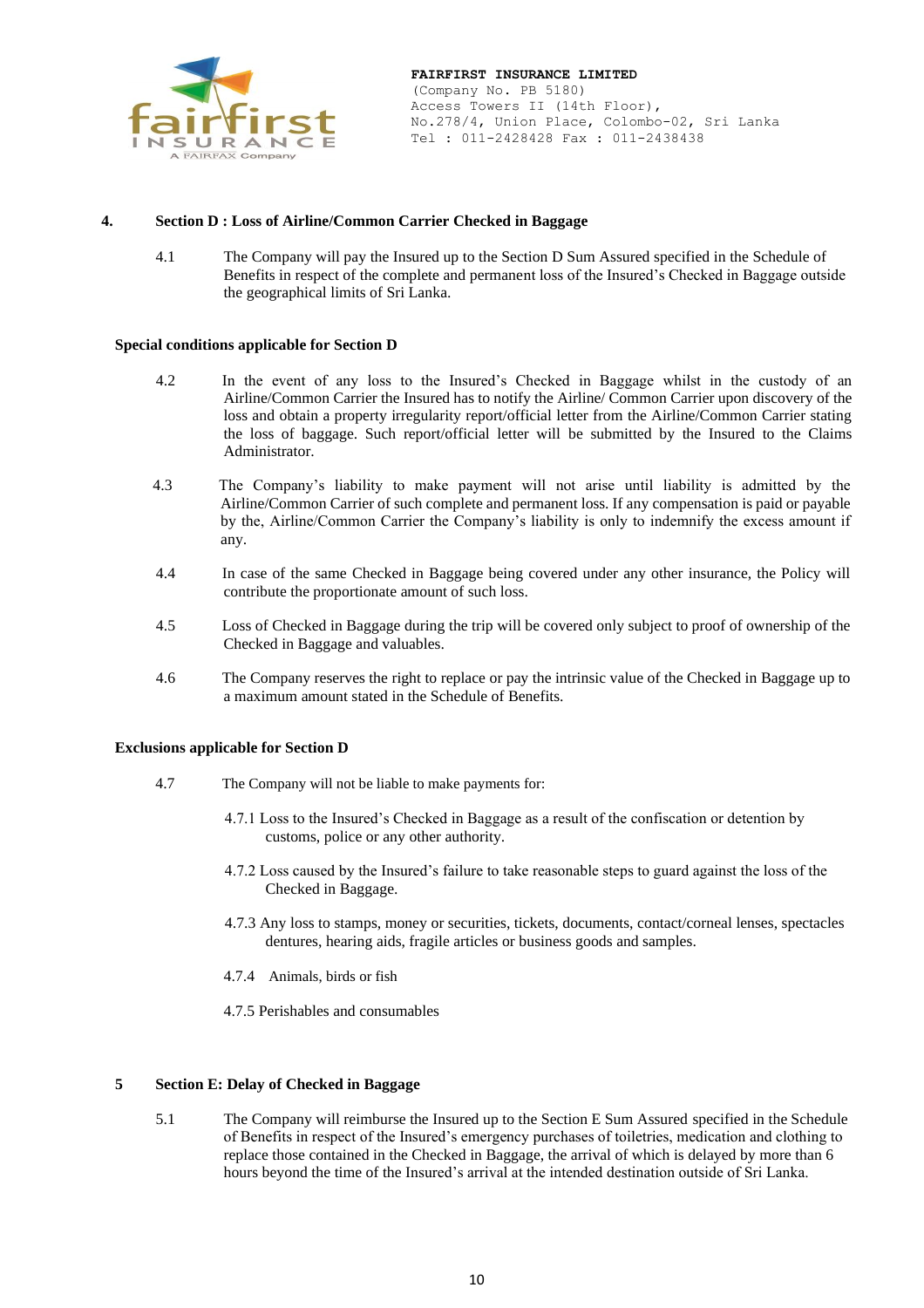

#### **Special Conditions applicable for Section E**

- 5.2 It is a condition precedent to the Company's liability hereunder that upon discovering the delay in arrival of the Checked in Baggage the Insured will obtain written non delivery confirmation from the Airline/ Common Carrier along with period of delay, which must be submitted to the Claims Administrator in the event of a Claim.
- 5.3 The Company's liability to make payment will not arise until liability is admitted by the Airline/Common Carrier. If any compensation is paid or payable by the Airline/Common Carrier, the Company's liability is only to indemnify the excess amount if any of such loss.
- 5.4 The Claim payment is subject to the submission of the original purchase receipts of toiletries/ medication and clothing and evidence to prove the period of delay.
- 5.5 Any expenses incurred prior to the delay.

#### **6 Section F : Loss of Passport**

6.1 In the event of the Insured's loss of passport outside the geographical limits of Sri Lanka, the Company will pay the Insured the Section F Sum Assured specified in the Schedule of Benefits towards expenses necessarily incurred by the Insured in obtaining a duplicate or fresh passport.

#### **Exclusions applicable for Section F**

- 6.2 The Company will be under no liability to make payment for loss of Insured's passport as a result of the confiscation or detention by customs, police or any other authority.
- 6.3 The Company will be under no liability to make payment for loss of Insured's passport which is not reported to the appropriate police authority within 24 hours of the discovery of the loss and in respect of which an official report from such police authority has not been obtained
- 6.4 The Company will be under no liability to make payment for loss of Insured's passport caused by the Insured's failure to take reasonable steps to guard against such loss.
- 6.5 Travel expenses incurred in relation to obtaining a fresh passport

#### **7. Section G: Personal Liability and Legal Fee**

7.1 The Company will indemnify the Insured up to the Section G Sum Insured specified in the Schedule of Benefits against any legal liability incurred by the Insured in his private capacity to pay damages for third party civil claims arising out of Accidental Bodily Injury or Accidental Property Damage occurring during an Insured Journey outside the geographical limits of Sri Lanka including legal fee.

#### **Special conditions applicable for Section G**

- 7.2 The liability of the Company to indemnify the Insured under this Section will be for the expenses finally determined by a foreign court of law or otherwise as consented to in advance by the Company. In the event that legal action is taken against the Insured within Sri Lanka, it is a condition precedent for the liability of the Company hereunder that the Insured will:
	- 7.2.1 Give immediate written notice to the Company to the address specified in the Schedule, and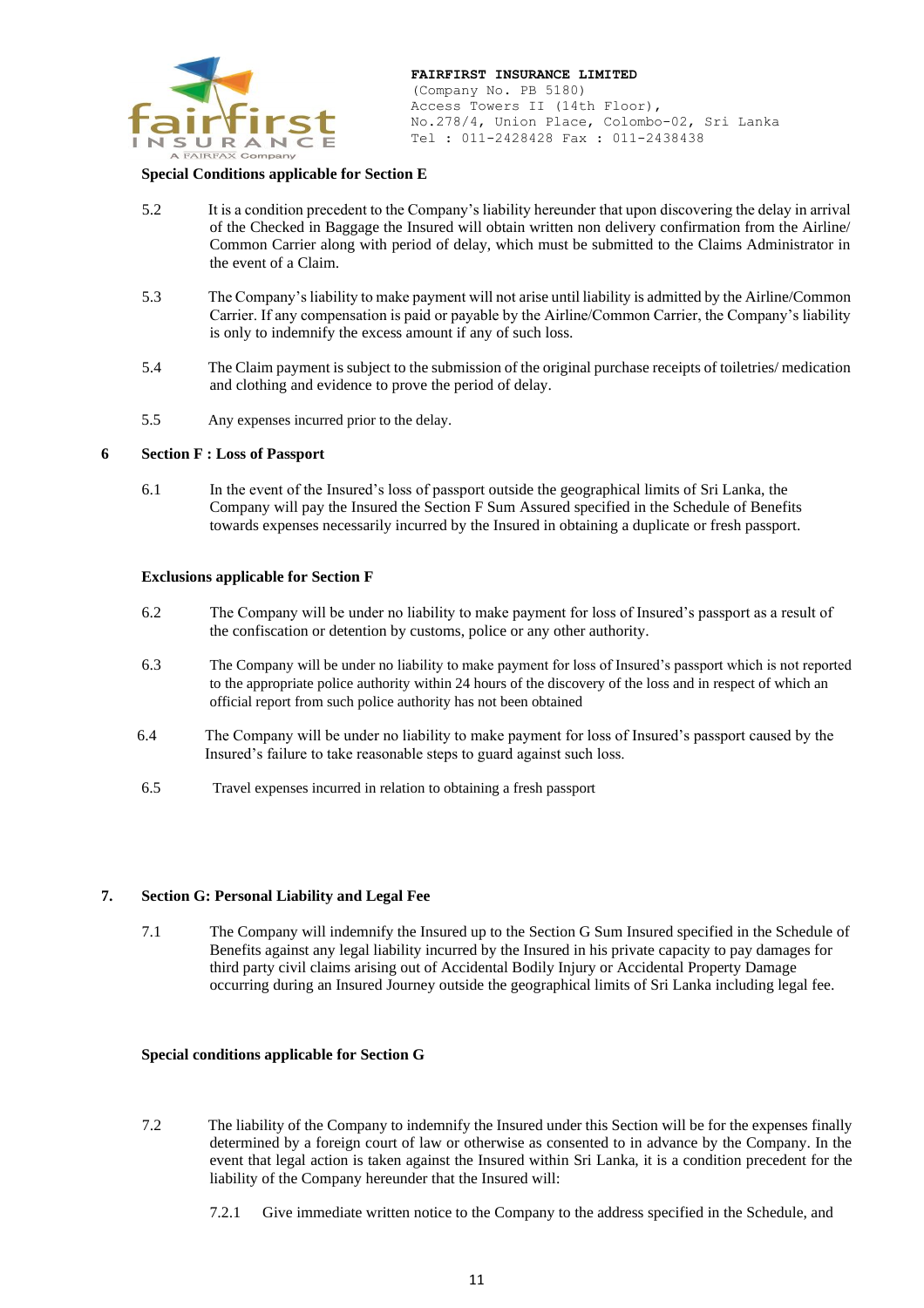

(Company No. PB 5180) Access Towers II (14th Floor), No.278/4, Union Place, Colombo-02, Sri Lanka Tel : 011-2428428 Fax : 011-2438438

- 7.2.3 Not incur any defense costs or expenses, admit liability for or settle or attempt to settle, make any admission or offer any payment or otherwise assume any contractual obligation with respect to any claim or claimant without the prior written consent of the Company, which will be entitled (but in no case obligated) at any time to take over and conduct in the name of the Insured the defense and/or settlement of any action or claim and will be entitled at all times receive the Insured's corporation and assistance and to appoint lawyers on the Insured's behalf. Any and all costs and expenses incurred by the Company or the lawyer appointed by the Company will be a first charge on the Sum Assured hereunder.
- 7.3 The Company will not settle any claims without the express consent of the Insured, but if the Insured refuses an available settlement recommended by the Company then the Company's liability will thereafter be restricted to the amount by which the claim could have been settled.

#### **Exclusions applicable for Section G**

- 7.5 The Company will not be under any liability to make payment for Claims arising out of;
	- 7.5.1 The Insured's liability to an employee of the Insured (whether under a contract of or for service)
	- 7.5.2 Bodily injury to and/or Property Damage to property belonging to the Insured's family, any coworker/employee of the Insured, and any travelling companion of the Insured:

7.5.3 Any liability for Bodily Injury and/or Property Damage arising directly or indirectly from or due to:

- 7.5.3.1 Livestock belonging to the Insured or in the Insured's care, custody or occupation
- 7.5.3.2 Any willful, malicious, criminal or unlawful act, error, or omission;
- 7.5.3.3 The pursuit of any trade, business or profession, employment or occupation;
- 7.5.3.4 Parachuting, hand gliding, hot air ballooning or the use of firearms or any other dangerous or hazardous activity;
- 7.5.3.5 The ownership, possession or use of any vehicle, aircraft, or watercraft;
- 7.5.3.6 The use or misuse of any alcohol, hallucinogenic substance, drugs (expect those used medically prescribed), or drug addiction;
- 7.5.3.7 Any form of ownership or occupation of land or building (other than occupation only of temporary residence)

#### **8. Section H: Hijack cover**

8.1 For each 24 hour, the Insured is detained by hijackers following hijacking of any Airline/Common Carrier in which the Insured is travelling outside the geographical limits of Sri Lanka on an Insured Journey; the Company will pay the sum specified in the Schedule of Benefits.

#### **9**. **Section I: Trip Delay**

9.1 If the Airline/Common Carrier on which the Insured is booked to travel for his/her Insured Journey is delayed due to technical defects/malfunction of such Airline/Common Carrier, adverse weather conditions and Industrial strikes or other job action by employees of such Airline/Common Carrier, scheduled to be used by an Insured during an Insured Journey, beyond 6 hours than the original scheduled departure time, the Company will pay Reasonable Additional Expenses (meals and accommodation only) incurred outside the geographical limits of Sri Lanka, up to the sum mentioned in Section I of the Schedule of Benefits, subject to the maximum amount mentioned in the Schedule of Benefits.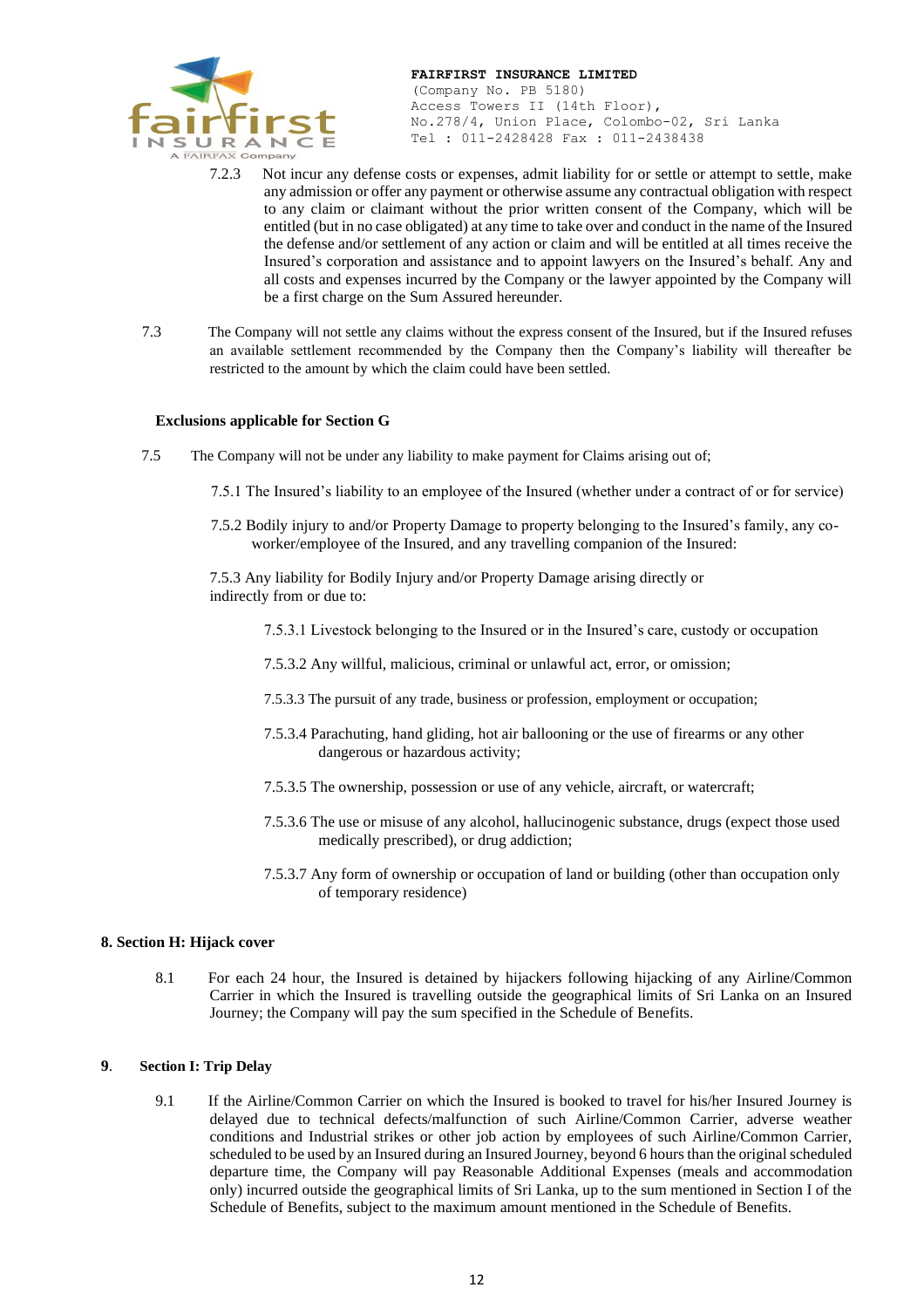

#### **Exclusions applicable for Section I**

However, the Company will not pay,

- 9.1.1 For any departure which is delayed as a result of failing to check-in correctly as required by the Airline/Common Carrier from the Insured
- 9.1.2 If the Airline/Common Carrier is taken out of service on the instructions of the civil aviation authority or similar authority
- 9.1.3 Any delay due to technical defects/malfunction of the Airline/Common Carrier, adverse weather conditions and Industrial strike which was made public or known to an Insured prior to the departure on the Insured Journey
- 9.1.4 Any denial of boarding onto the scheduled flight
- 9.1.5 Any business or financial contractual obligations of the Insured, Insured's travelling companion or Insured's Immediate Family member
- 9.1.6 Change of plans or disinclination of the Insured, Insured's travelling companion or Insured's Immediate Family Member to travel on the particular Insured Journey.
- 9.1.7 Any expenses incurred prior to the delay.
- 9.1.8 Any claim resulting from a misconnection of a connecting flight(s).

#### **Special conditions applicable for Section I**

The Company's liability to make payment will not arise until liability is admitted by the Airline/Common Carrier. If any compensation is paid or payable by the Airline/Common Carrier, the Company's liability is only to indemnify the excess amount if any of such loss.

#### **10. Section J : Trip Cancellation**

- 10.1 The Company will reimburse expenses incurred for travel and/or accommodation outside the geographical limits of Sri Lanka up to the amount stated in the Schedule of Benefits for such expenses paid in advance by the Insured and for which the Insured is legally liable and which are not recoverable from any other source, consequent upon the cancellation of travel occurring between the date of payment for such travel and/or accommodation expenses and the date of commencement of the Insured Journey caused by:
	- (i) Unexpected death, Serious Bodily Injury or Sickness of the Insured Insured's travelling companion and Insured's Immediate Family Member.
	- (ii) an Insured's place of residence or business being rendered uninhabitable 10 days or less prior to the commencement of an Insured Journey as a result of an Accident or an Insured's presence being required by the police following burglary or attempt thereat at an Insured's place of residence or business.
	- (iii) Outbreak of any Epidemic or Pandemic or other Contagious Disease

Travel advise Unit of the foreign and Commonwealth Office (FCO) or other Regulatory authority in a country in which you are travelling advising against all travel or all but essential travel to the area you are travelling due to Epidemic, Pandemic or Other Contagious disease providing the advice came into force after you booked the trip (Purchase Air Ticket) and was within 7 days of your departure date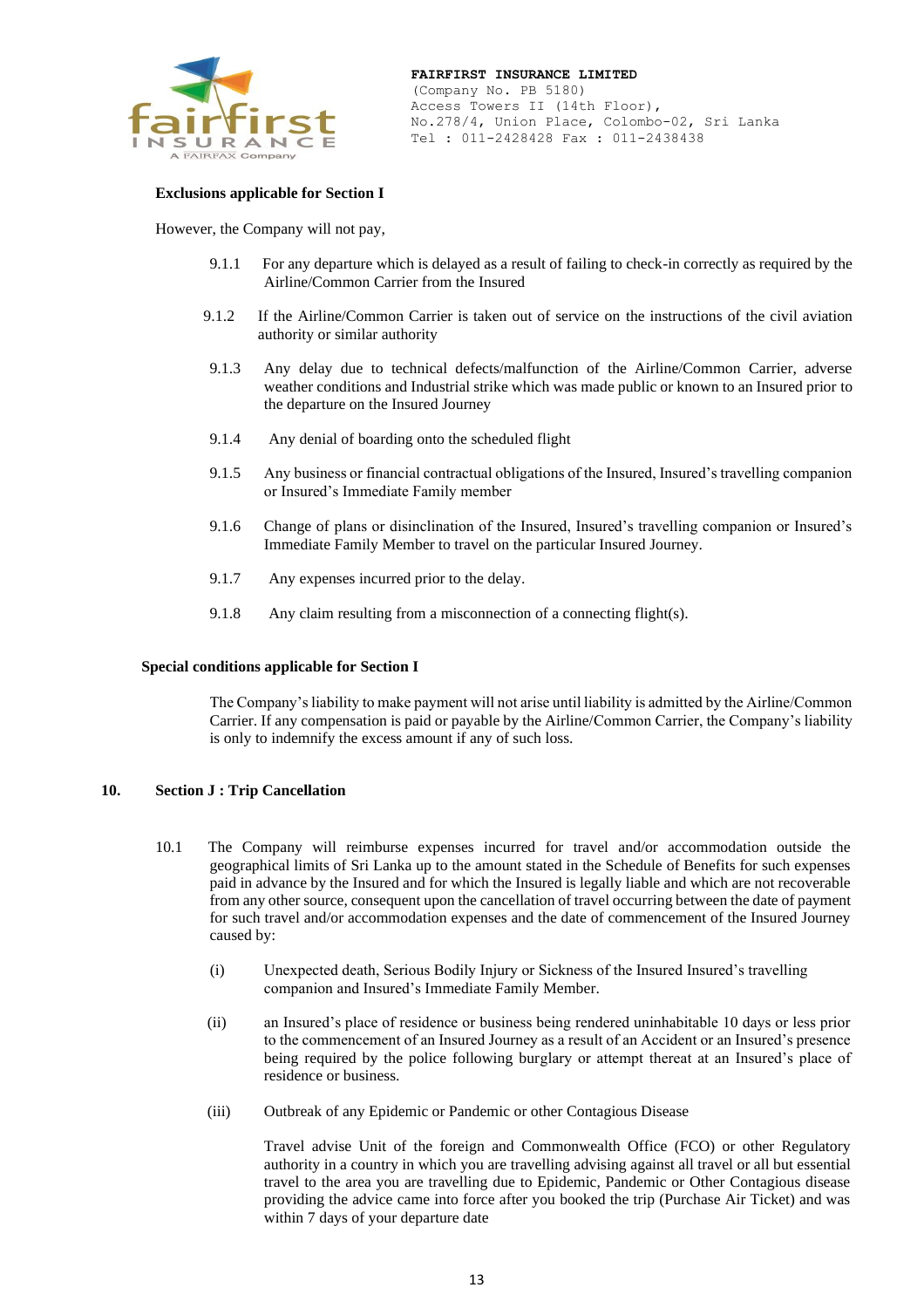

#### **The Company will not be liable for any expenses in respect of:**

- 10.1.1 Claims arising from depression or anxiety, mental or nervous disorder, alcohol or drug abuse addiction or overdose;
- 10.1.2 Claims arising from elective cosmetic or plastic surgery, except as a result of an Accident;
- 10.1.3 Claim arising from pregnancy and all related conditions
- 10.1.4 Any Pre-existing Conditions
- 10.1.5 An Insured Person travelling against the advice of a Physician
- 10.1.6 The default of any: a) provider of transport; b) agent of such provider; c) agent acting on behalf of an Insured Person;
- 10.1.7 Regulations made by any Government or Public Authority;
- 10.1.8 Strikes or labour disputes which existed or of which advance warning had been given prior to the date on which an Insured Journey was booked;
- 10.1.9 Delay due to the withdrawal from service temporarily or permanently of any Airline/ Common Carrier on the orders or recommendations of any Port Authority of the Aviation Agency or any similar body in any country;
- 10.1.10 Any direct or indirect injury, illness, death, loss or expense attributable to HIV (Human Immunodeficiency Virus) and/or any HIV related illness including AIDS (Acquired Immune Deficiency Syndrome) and/or any mutant derivative or variations thereof however caused;
- 10.1.11 Any direct or indirect loss or expense caused by or directly resulting from any business or financial contractual obligations of the Insured or the Insured's travelling companion or the Insured's Immediate Family Member.
- 10.1.12 Change of plans or disinclination of the Insured's travelling companion or Insured's Immediate Family Member to travel on the particular Insured Journey

#### **DEFINITIONS**

**The following words or terms will have the meaning described below wherever they appear in this Policy, and reference to the singular will include the plural wherever the context so permits:**

.

*"Insured"* Any holder of a Commercial Bank Premium and platinum Credit Card, issued by Commercial Bank of Ceylon PLC, who is no more than 75 years of age only and/or his/her Immediate Family and who has purchased their return air tickets using the said cards.

*"Accident"* and *"Accidental"* means a fortuitous event or circumstance that is sudden, unexpected and unintentional.

**"***Airline/Common Carrier***"** means a public airline that holds a proper license for the jurisdictions in which it operates and that operates scheduled flights for passengers and cargo.

*"Bodily Injury"* means any Accidental physical bodily harm but does not include any Sickness or Disease.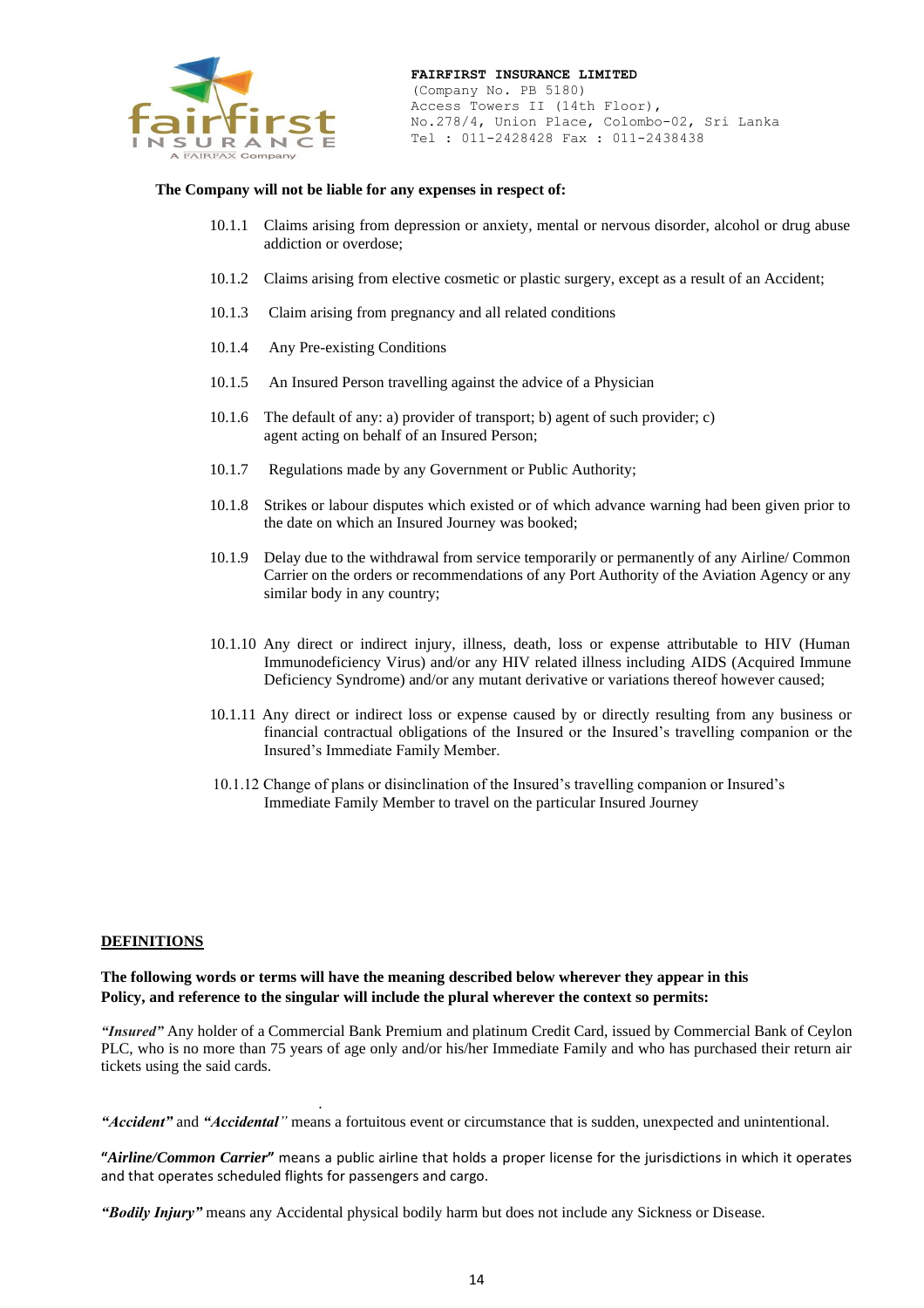

(Company No. PB 5180) Access Towers II (14th Floor), No.278/4, Union Place, Colombo-02, Sri Lanka Tel : 011-2428428 Fax : 011-2438438

*"Checked in Baggage"* means the baggage offered by the Insured and accepted by an Airline/Common Carrier for international transportation in the same aircraft as the Insured and for which the Airline/Common Carrier has provided a baggage receipt, and the contents of the baggage checked in by the Insured so long as such contents do not violate any Airline/Common Carrier policy or rule restricting the nature of items that may be carried on board its aircraft.

*"Claim"* means a Claim under an operative part of this Policy in respect of an insured event that has taken place or is likely to take place. All Claims resulting from one and the same event or circumstance will jointly constitute one Claim under this Policy and as having been made at the time when the first Claim was made in writing and the Deductible will be applicable to each Section independently.

*"Claims Administrator"* means the Company or any person appointed by the Company to administer claims.

*"Contagious"* means (of a Disease) spread from one person or organism to another, typically by contact.

*"Damages"* means monetary sums payable pursuant to judgements or awards but will not include fines, penalties, punitive damages, exemplary damages, any non-pecuniary relief, or any other amount for which an Insured is not financially liable, or which is without legal recourse to the Insured, or any matter that may be deemed to be uninsurable under Sri Lankan Law.

*"Deductible"* means the amount stated in the Schedule of Benefits, which will be borne by the Insured in respect of each and every Claim made under this Policy. The Company's liability to make any payment under the Policy is in excess of the Deductible.

*"Disease"* means an affliction of the bodily organs having a defined and recognized pattern of symptoms that first manifests itself during the Policy Period and for which immediate treatment by a Physician is necessary.

*"Epidemic''* means a sudden development or rapid spreading of a Contagious Disease in the region where it developed.

*"Family"* means the Insured's spouse and children.

*"Immediate Family"* means an Insured's legal spouse; unmarried three children up to age of 18 (or dependent unmarried children up to the age of 23 if in full time education and dependent upon their parents for support) who permanently reside with the Insured, and receive the majority of maintenance and support from the Insured.

*"Immediate Family Member"* in respect of Section I-Trip Cancellation spouse; means an Insured Person's legal

children; children-in-law, siblings, siblings in law; parents; grandchildren; step or parents in law; grandparents; adopted children; who reside in Sri Lanka

*"Insured Journey"* means the first 60 days from date of departure from Sri Lanka of any trip to the countries specified in the return air ticket and ends upon return back to Sri Lanka falling within the policy period, where 100% of the said return air ticket(s) has/have been paid for using the Insured's Commercial Bank Credit Card issued by Commercial Bank of Ceylon PLC.

*"Maximum Duration* "means 60 days limit for each and every return trip outside of Sri Lanka commencing from date of departure

*Medical Advisors"* means the medical practitioner appointed by the Claims Administrator.

*"Medical Expenses"* means medical expenses (including those for medicines, Physicians, hospitals, ambulances, medical procedures and services) that in the written opinion of the treating Physician, expressed at the time of examination or treatment of the Insured, are medically necessary in order to maintain life and/or relieve immediate pain or distress caused by Sickness and/or Disease and/or Accidental Bodily Injury first manifested and/or sustained during the Policy Period and approved by the Claims Administrator.

**"***Medically Necessary***"** means if in the Company's opinion the Physician's recommendation is:

(a) consistent with the symptoms , diagnosis and treatment of the Insured's condition;

(b) appropriate with regard to standards of good medical practice; and

(c) not primarily for the Insured's convenience

*"Pandemic"* means a form of an Epidemic that extends throughout an entire continent or across continents.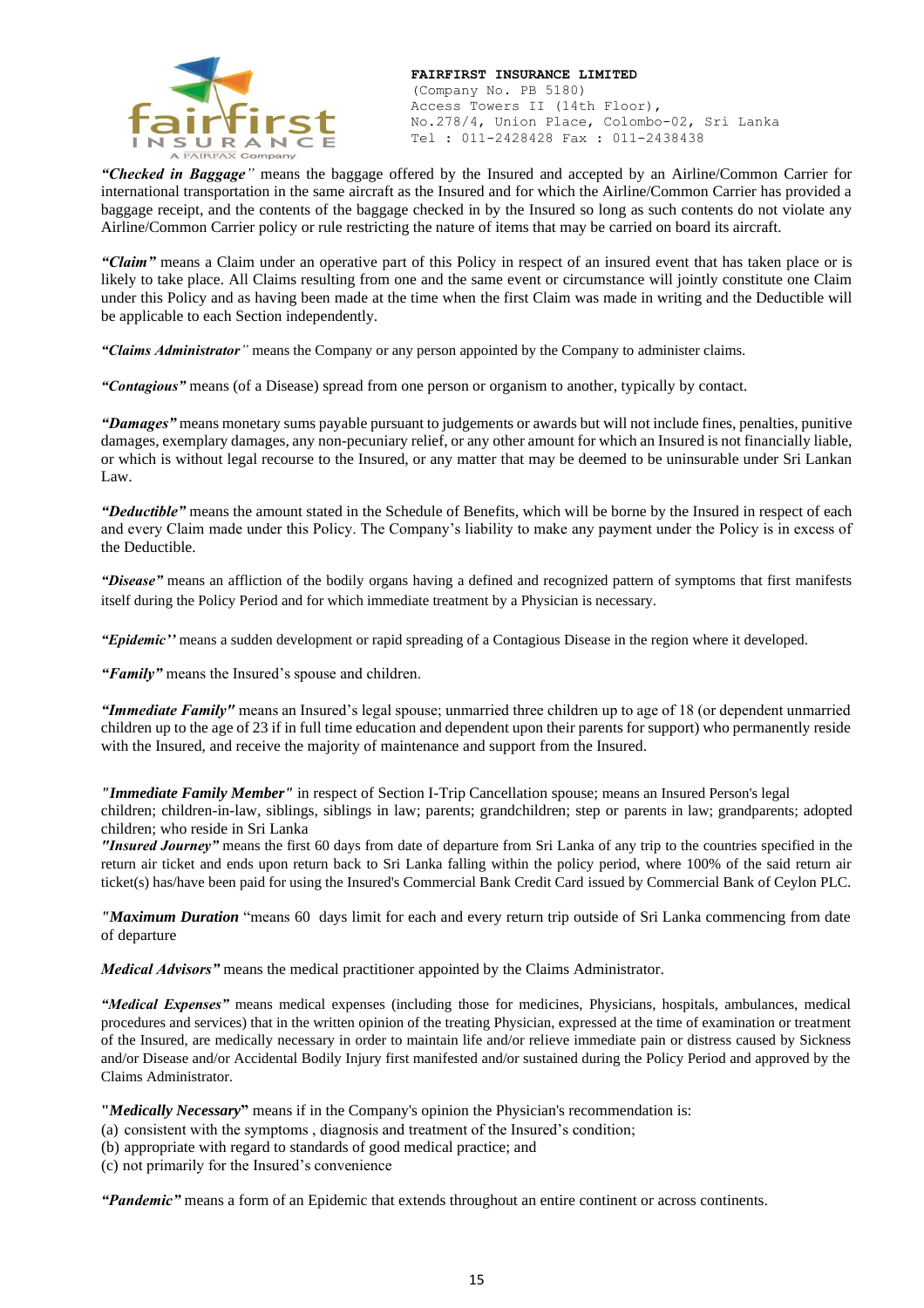

(Company No. PB 5180) Access Towers II (14th Floor), No.278/4, Union Place, Colombo-02, Sri Lanka Tel : 011-2428428 Fax : 011-2438438

*"Physician"* means a qualified medical practitioner holding a valid license (issued by the appropriate authority in the jurisdiction within which he operates) and acting within the scope of such license. *"Physician"* will not include any member of the Insured's family.

*"Policy"* means the proposal, the Schedule including the Schedule of Benefits and any endorsements attaching to or forming part hereof either on the commencement date or during the Policy Period.

*"Policy Period"* means the period between: the commencement date specified in the Schedule, and the expiry date specified in the Schedule (provided that this Policy will automatically be extended for a period of 7 days if the completion of the Insured Journey is delayed solely because of a failure of public transportation or other services upon which the Insured was reliant means the period specified in the Schedule)

*"Pollution"* means and includes pollution or contamination by solids, liquids, gaseous or thermal irritants, contaminants, smoke, vapour, soot, fumes, acids, alkalis, radioactive and/or nuclear material, chemical or waste materials (including but not limited to any materials to be recycled, reconditioned or reclaimed) or otherwise of atmosphere, water, soil or other tangible material property.

*Pre-Existing Conditions* means a condition for which medical care, treatment, or advice was recommended by or received from a Physician or which was first manifested or contracted preceding the effective date of departure and/or conditions directly/indirectly resulting by a pre-existing condition is excluded.

*"Property Damage"* means actual physical damage to tangible material property belonging to a third party.

*"Reasonable Additional Expenses"* any expenses for meals and lodging which were necessarily incurred as the result of a covered hazard and which were not provided by the Common Carrier or any other party free of charge.

*"Schedule"* means the Schedule on page 1 of this Policy, and any annexure to it, attached to and forming part of this Policy.

"*Schedule of Benefits*" means the Schedule of Benefits marked a.) and k.) above and forming part of this Policy.

*"Serious Bodily Injury or Sickness"* means injury or sickness certified as being dangerous to life by a legally qualified Physician.

*"Sickness"* means a condition or an ailment affecting the general soundness and health of the Insured's body that first manifests itself during the Policy Period and for which immediate treatment by a Physician is necessary.

*"Sum Assured"* means the amount stated in the Schedule of Benefits against each relevant section, which will be the Company's maximum liability under this Policy (regardless of the number of the amount of Claims made) for any one Claim and in the aggregate for all Claims under such Section made per Insured person.

*"Theft"* means the dishonest misappropriation by any person of the Insured's property with the intention to permanently deprive the Insured of that property.

#### *"Usual and Customary Level"* means medical charges that:

- a. do not exceed the usual levy of charges for similar treatment or allied services, in the locality where such treatment or allied services have been Obtained; and
- b. do not include charges that would not have been made if no insurance existed.

### **GENERAL CONDITIONS APPLICABLE TO ALL SECTIONS**

#### **Notification of Claims**

It is a condition precedent to the Company's liability under this Policy that, upon the happening of any event giving rise to or likely to give rise to a Claim under any section of this Policy, that the Policyholder ensures that the Insured is made aware of and complies with the provisions (as will be relevant to the Insured) set out below:

a. In respect of any Claim under sections A and/or B, the Insured or, if deceased, his legal or other representative, will immediately notify the Claims Administrator and provide the letter with the name of the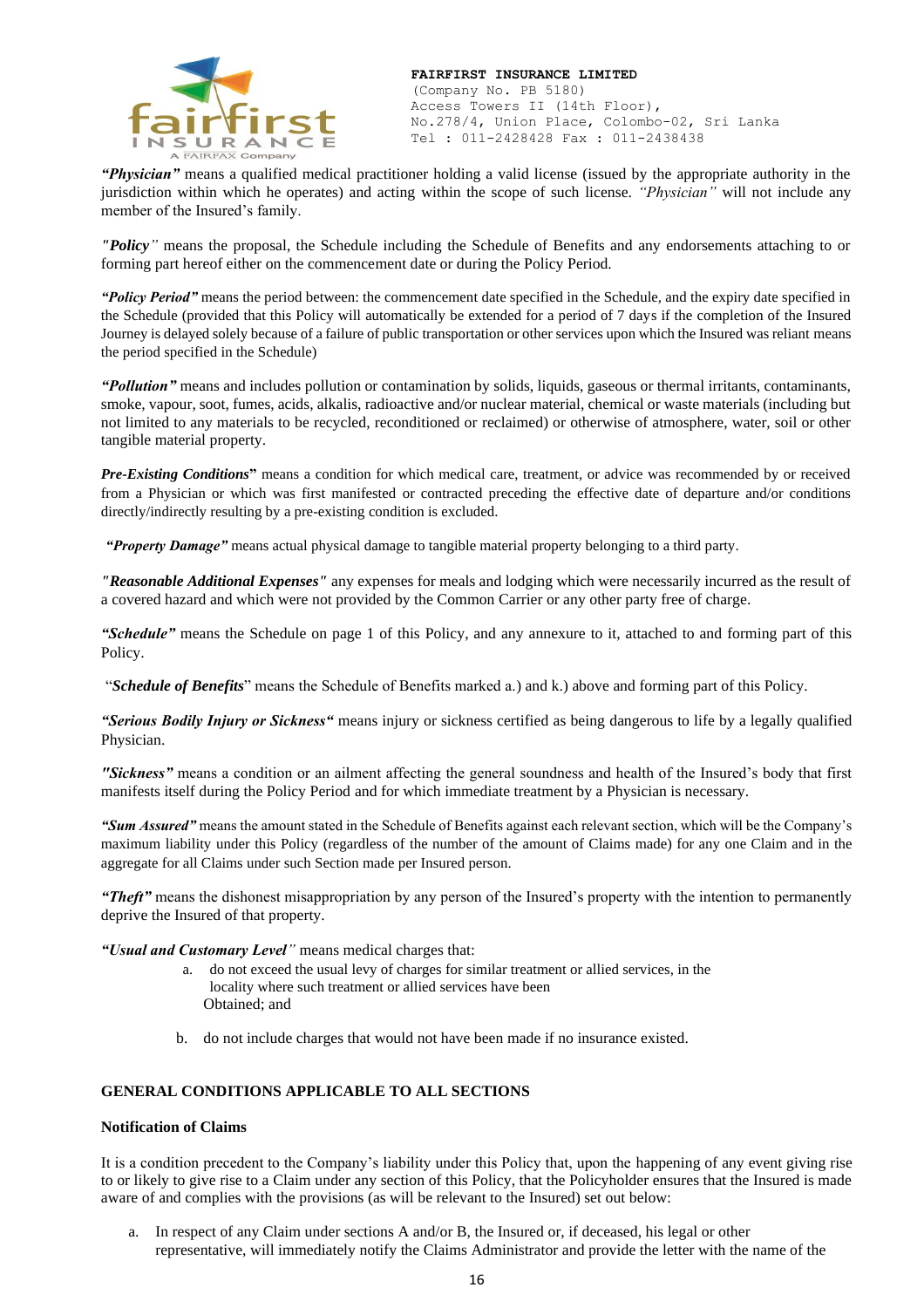

Physician, the name and telephone number of the hospital at which treatment is being obtained, and the fact or matter giving rise to the need for medical treatment, and any other documentation or information that may be required or requested by the Claims Administrator. **All hospitalizations must be notified to Paramount Healthcare Management Pvt. Ltd to accommodate claims under Section A**

- b. For all other Claims, the Insured will immediately, and in any event not later than 30 days after his return to Sri Lanka, notify the Claims Administrator and obtain a Claim form for completion and return to the Claims Administrator along with supporting invoices and any other documentation or information that might be required or requested by the Claims Administrator.
- c. The Insured will not admit any liability or make any offer or promise of payment without the prior written consent of the Company.

#### **Reasonable Care**

The Insured will take all reasonable and proper steps to safeguard and protect himself and his possessions against any fact, matter, circumstance or cause that might result in a Claim under this Policy, and will not do or cause to be done anything that might enhance the likelihood of a Claim under this Policy (except in an attempt to save human life).

#### **Transfer of Interest**

The Insured may not transfer his interest in this Policy, but his/her legal representatives may represent him/her in respect of a Claim under this Policy if the Insured is incapacitated or deceased. The Insured will not transfer, assign, alienate or in any way pass the benefits and/or liabilities to any other person, institution, hospital, company or body corporate without specific prior approval in writing by a duly authorized officer of the Company*.* However, if the Insured is permanently incapacitated or deceased, the legal heirs of the Insured may represent him in respect of a Claim under the Policy.

#### **Assessment of Claim & Payment**

- a. No sum payable under this Policy will carry interest.
- b. The Company will be under no liability to make payment in respect of any Claim until such time as the Insured has provided it and/or provided the Claims Administrator with whatever documentation and/or information as may be requested and established the quantum of any amount claimed to the Company's satisfaction.
- c. The obligation of the Company to make payments to the Insured in respect of Claims made after the Insured's return to Sri Lanka will be to make payment in Sri Lankan Rupees only.
- d. Specifically in respect of a Claim under Sections A and/or B:

i. The Company's liability to make payment is in respect of those charges approved by the Claims Administrator

ii. If requested by the Claims Administrator and/or the Company, the Insured will (at his/her own expense) furnish all certificates, information, proofs or other evidence in support of the Claim, present himself for medical examination by a Medical Advisor as considered necessary by the Claims Administrator and/or the Company, and the Insured agrees that the Claims Administrator and/or the Company may approach anyone who may have treated the Insured for information and/or documentation in respect of the Claim.

iii. In the event of the Insured's death, the Company will have the right to carry out a post mortem at its own expense.

iv. Where the Insured is incapacitated or otherwise unable to give a valid release for the Claim, the Company may make arrangements to pay the Claim to the Insured's legal guardian or legal representative. Any payment made by the Company thereby in good faith will operate as a complete and effective discharge of the Company's liability in respect of the Claim.

v. The Company will not pay Medical Expenses except at the Usual and Customary Level.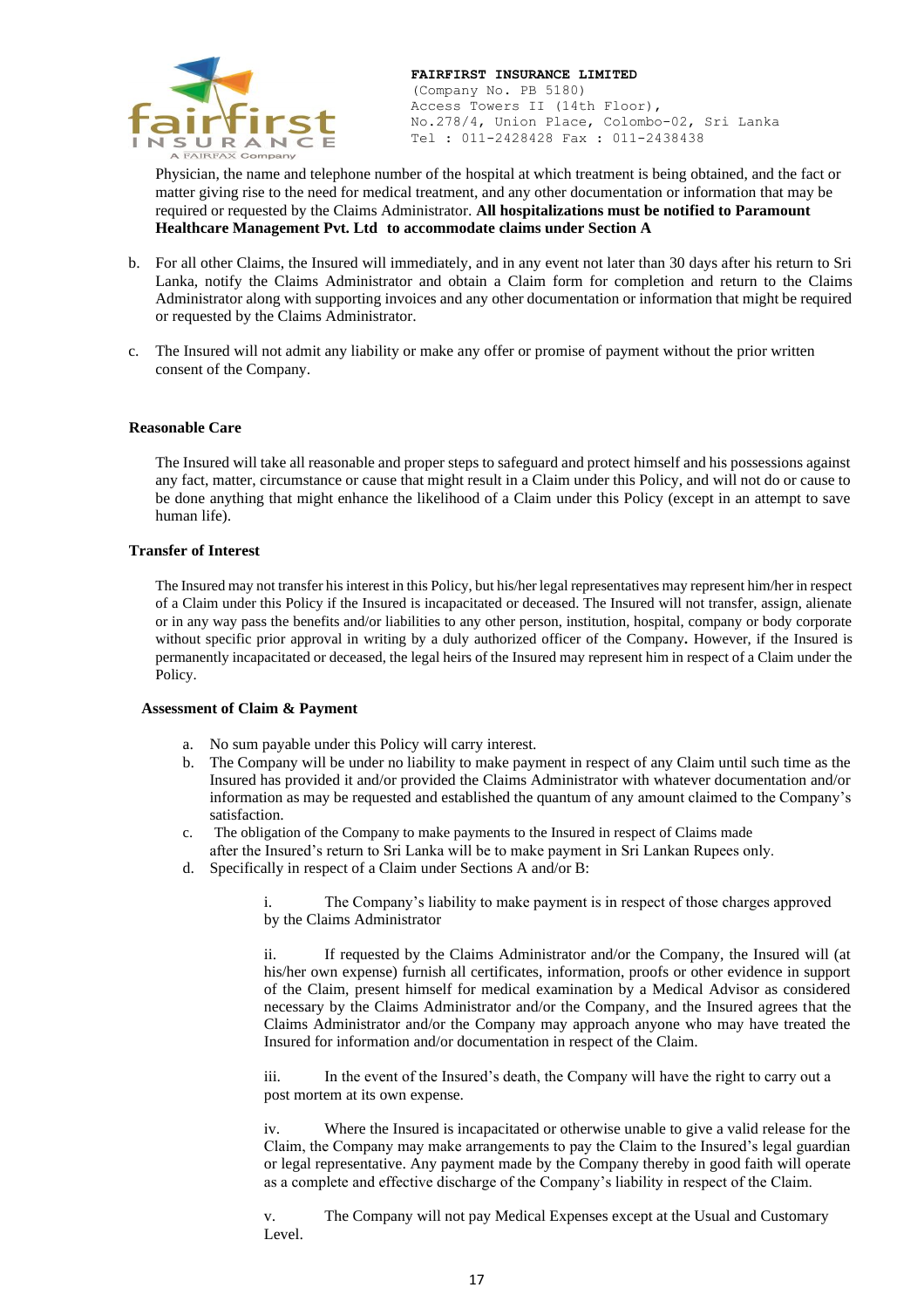

#### **Fraud**

If the Insured will make or advance any Claim knowing the same to be false or fraudulent as regards to amount or otherwise, this Policy will be void in respect of such Insured and all Claims or payments to such insured hereunder will be forfeited.

#### **Notifications & Declarations**

Any and all notices and declarations for the attention of the Company will be submitted in writing and will be sent to the address specified in the Schedule.

#### **Subrogation**

The Insured and any claimant under this Policy, will at the expense of the Company do or concur in doing or permit to be done all such acts and things that may be necessary or reasonably required by the Company for the purpose of enforcing any rights and remedies or obtaining relief or indemnity from other parties to which the Company will be or would become entitled or subrogated upon the Company paying for or making good any loss or damage under this Policy whether such acts and things will be or become necessary or required before or after the Insured's indemnification by the Company.

#### **Due Observance**

The due observance of and compliance with the terms, provisions, warranties and conditions of this Policy in so far as they relate to anything to be done or complied with by the Insured will be a condition precedent to the Company's liability under this Policy.

#### **Contribution**

If, at the time of the happening of any loss or damage covered by this Policy there will be existing any other insurance of any nature whatsoever covering the same, whether effected by the Insured or not, then the Company will not be liable to pay or contribute more than its rateable proportion of any loss or damage.

#### **Dispute Resolution**

If any dispute or difference will arise as to the quantum to be paid under the Policy or if any other doubt, dispute or difference arises concerning this Policy or any matter of whatsoever nature arising there under or the operation or the interpretation thereof or the rights, duties or liabilities of the Insured under and/or in connection therewith, between the Company and the Insured the same will be referred to a competent court in Sri Lanka for judicial resolution.

#### **Governing Law**

The construction, interpretation and meaning of the provisions of this Policy will be determined in accordance with the laws of Sri Lanka. The Section headings of this Policy are included for descriptive purposes only and do not form part of this Policy for the purpose of its construction or interpretation. The terms of this Policy will not be waived or changed except by endorsement issued by the Company.

#### **Entire Contract**

The Policy constitutes the complete contract of insurance. No change or alteration in this Policy will be valid or effective unless approved in writing by the Company, which approval will be evidenced by an endorsement on the Policy. No agent of the Company will or has the authority to change in any respect whatsoever any term of this Policy or waive any of its provisions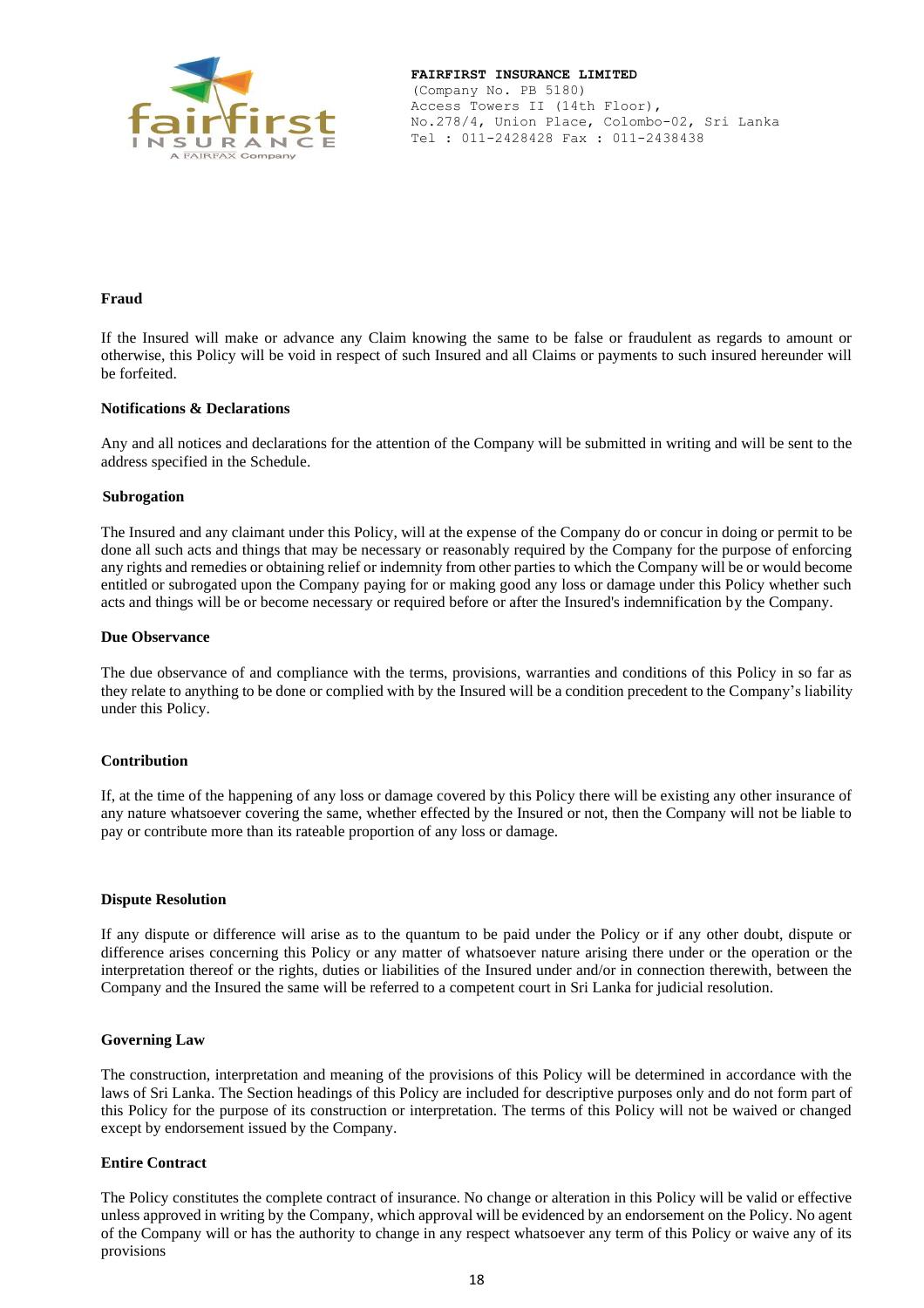

#### **FAIRFIRST INSURANCE LIMITED**  (Company No. PB 5180)

Access Towers II (14th Floor), No.278/4, Union Place, Colombo-02, Sri Lanka Tel : 011-2428428 Fax : 011-2438438

#### **Cancellation**

This Policy may be terminated by the Company at any time by giving 30 days written notice thereof to the Policyholder in which case the Company will be liable to repay to the Policyholder on demand a ratable proportion of the premium for the unexpired term of the Policy from the date of cancellation thereof. This Policy may also be terminated by the Policyholder at any time by giving 30 days written notice thereof to the Company in which case the Company will be liable to repay to the Policyholder on demand a ratable proportion of the premium for the unexpired term of the Policy from the date of cancellation thereof.

#### **General Exclusions Applicable to All Sections**

The Company will be under no liability to make payment hereunder in respect of any Claim directly or indirectly caused by, based on, arising out of or howsoever attributable to any of the following:

- a) The Insured's participation in any naval, military or air force operations whether in the form of military exercises or war games or actual engagement with the enemy, whether foreign or domestic.
- b) War, invasion, act of foreign enemy, hostilities or warlike operations (whether war be declared or not).
- c) Riot, strike, civil war, sabotage, mutiny, civil commotion, insurrection, rebellion, revolution, conspiracy, military or usurped power, martial law or state of siege or any of the events or causes which determine the proclamation or maintenance of martial law or state of siege,
- d) Any act of terrorism including but not limited to
	- i) the use or threat of force, violence and/or<br>ii) harm or damage to life or prope

harm or damage to life or property (or the threat of such harm or damage) including, but not limited to, nuclear radiation and/or contamination by chemical and/or biological agents,

by any person(s) or group(s) of persons, committed for political religious, ideological or similar purposes, expressed or otherwise, and/or to put the public or any section of the public in fear; or

Any action taken in controlling, preventing, suppressing or in any way relating to b), c) & d) above.

- e) The loss or destruction or damage to any property whatsoever or any loss or expenses whatsoever resulting or arising therefrom or any consequential loss directly or indirectly caused by or contributed to by or arising from:
	- I. Ionizing radiation or contamination by radioactivity form any nuclear waste from combustion of nuclear fuel; or
	- II. The radioactive, toxic, explosive or other hazardous properties of any explosive nuclear assembly or nuclear component thereof, or
	- III. Asbestosis or any related Sickness or Disease resulting from the existence, production, handling, processing, manufacture, sale, distribution, deposit or use of asbestos, or products thereof.
- f) The Insured's actual or attempted engagement in any criminal or other unlawful act.
- g) Any epidemic or pandemic except the sub limits provided under "A" & "J" sections of the table of benefits
- h) Any consequential losses arising from a), b), c), d), e), f) & g) above.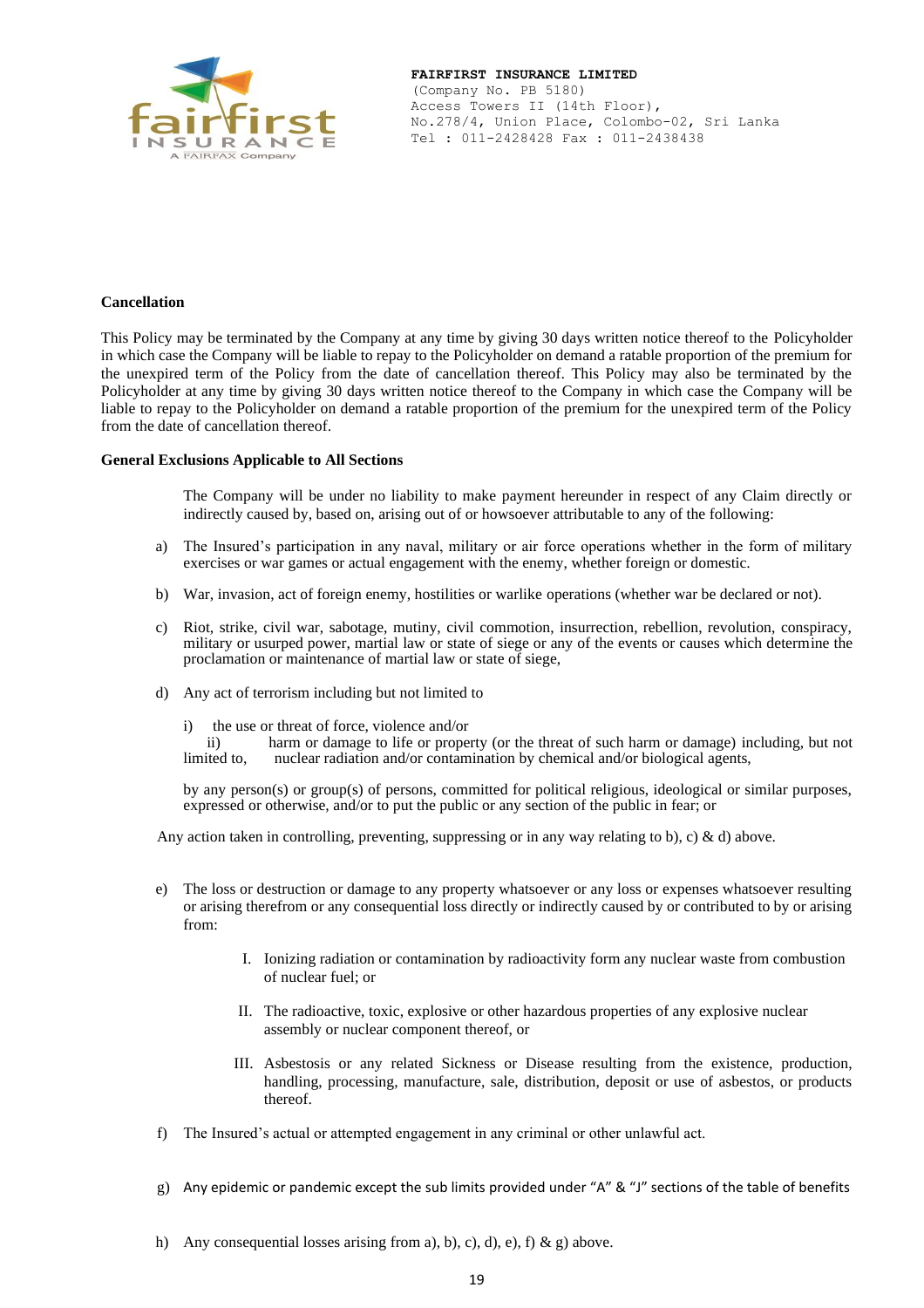

- i) In respect of travel by the Insured to any country against whom the Republic of Sri Lanka had imposed general or special travel restrictions, or to any country which had imposed such restrictions against travel by a citizen of the Republic of Sri Lanka to such country prior to the departure of the Insured from Sri Lanka.
- j) The Insured engaging in air travel unless he flies as a passenger on an Airline/Common Carrier. For the purpose of this exclusion, air travel means being in or on, or boarding an Airline/Common Carrier for the purpose of flying therein or alighting therefrom following a flight.

#### **Assistance services by Paramount Healthcare Management Pvt, as facilitated by the Company**

The Insured may avail itself of the following assistance services provided by Paramount Healthcare Management Pvt as per the Schedule of Benefits:

- **24 hours Medical Assistance Services**
- **Pre-trip information services**
- **Embassy referral**
- **Weather and exchange rate information assistance**
- **Emergency message transmission assistance**
- **Arrangement of hotel accommodation in case of an emergency**
- **Interpreter referral**
- **Lost luggage assistance**
- **Loss passport assistance**

The Insured shall be required to contact **Paramount Healthcare Management Pvt** on telephone number, to avail itself of the aforesaid assistance services and the Company shall be required to co-ordinate with **Paramount Healthcare Management Pvt** in this regard.

| Contact Number (24 Hrs / 7 days) | Dedicated Helpline No. +91 22 40908319<br>Regular Helpline No. +91 22 40004219<br>US Toll Free No. +1 866 978 5205<br>Fax No. +91 22 40004280<br>Email id: travelhealth@paramount.healthcare |
|----------------------------------|----------------------------------------------------------------------------------------------------------------------------------------------------------------------------------------------|
|----------------------------------|----------------------------------------------------------------------------------------------------------------------------------------------------------------------------------------------|

#### **DOCUMENTS REQUIRED FOR CLAIMS PROCESSING**

Claim forms for all claims can be obtained **from Fairfirst Insurance Ltd** or by sending an email to **[trehan.edirisinghe@fairfirst.lk](mailto:trehan.edirisinghe@fairfirst.lk)** and/or **tharshinig@fairfirst.lk.**

- 1. All claims must be intimated / submitted within 30 days of arrival in Sri Lanka
- 2. Documents required and the procedure in respect of each type of claim (for all types of claims, Subject to fulfilling of Eligibility criteria defined by Commercial Bank of Ceylon PLC.)

| <b>TYPE OF</b><br><b>CLAIMS</b>                       | <b>DOCUMENTS REQUIRED</b>                        |
|-------------------------------------------------------|--------------------------------------------------|
| <b>Accidental Death</b>                               | The beneficiary of the Insured should submit the |
|                                                       | following:                                       |
| hospitalization<br>call<br>In<br>of<br>please<br>case | o Duly completed claim form                      |
| Above number as per country of visit, and keep all    |                                                  |
| Insured's medical                                     | <b>Birth Certificate</b><br>$\Omega$             |
|                                                       |                                                  |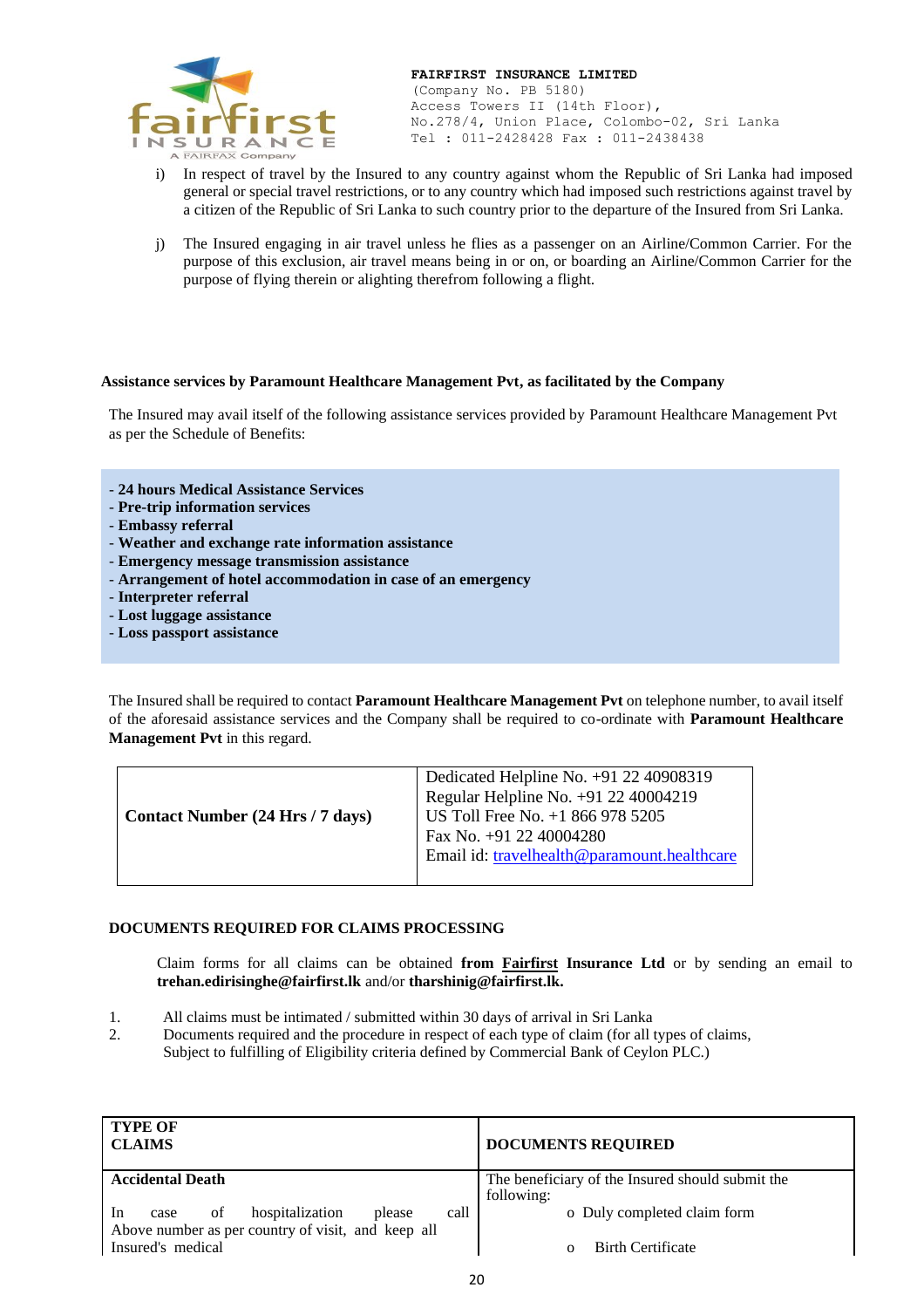| irtirst<br>A FAIRFAX Company                  | FAIRFIRST INSURANCE LIMITED<br>(Company No. PB 5180)<br>Access Towers II (14th Floor),<br>No.278/4, Union Place, Colombo-02, Sri Lanka<br>Tel: 011-2428428 Fax: 011-2438438 |                                                                                                                                                                                                                                                                                                                                                                                                                      |
|-----------------------------------------------|-----------------------------------------------------------------------------------------------------------------------------------------------------------------------------|----------------------------------------------------------------------------------------------------------------------------------------------------------------------------------------------------------------------------------------------------------------------------------------------------------------------------------------------------------------------------------------------------------------------|
| reports / bills / invoices / receipts safely. |                                                                                                                                                                             | Death Certificate<br>Post Mortem Report<br>$\mathbf{o}$<br>Fairfirst insurance Ltd Claims<br>$\Omega$<br>Dept. will advise upon<br>receipt of claim notification for any<br>additional<br>documentation/information.<br><b>Procedure</b><br>In case of a death or dismemberment whilst on a<br>common carrier, all documents pertaining to the loss<br>including correspondence with carrier should be<br>submitted. |

| <b>Accidental Dismemberment</b>    | Same as Emergency Accident claims                      |  |
|------------------------------------|--------------------------------------------------------|--|
|                                    | Overseas Emergency Accident & Sickness Medical         |  |
|                                    | Expenses including OPD claims as applicable (Excess    |  |
|                                    | USD 50 on each and every claim or loss)                |  |
|                                    |                                                        |  |
|                                    |                                                        |  |
|                                    | Duly completed claim form<br>$\mathbf 0$               |  |
|                                    | Doctor's reports<br>$\mathbf 0$                        |  |
|                                    | Original administration/discharge                      |  |
|                                    | $\mathbf 0$                                            |  |
|                                    | card<br>(as applicable)                                |  |
|                                    | Original bills/receipts/prescriptions                  |  |
|                                    | Original X-Ray<br>$\mathbf 0$                          |  |
|                                    | reports/pathological/investigative                     |  |
|                                    | reports                                                |  |
|                                    | Copy of passport/visa with entry and<br>0              |  |
|                                    | exit stamp                                             |  |
|                                    |                                                        |  |
| <b>Common Carrier Baggage Loss</b> | Duly completed claim form<br>$\mathbf{O}$              |  |
|                                    | Copy of the passport/visa with entry<br>$\mathbf{O}$   |  |
|                                    | and exit stamp                                         |  |
|                                    | Copies of baggage tags<br>$\mathbf 0$                  |  |
|                                    | Copies of correspondence with the<br>$\mathbf{O}$      |  |
|                                    | airline<br>authorities/common                          |  |
|                                    | carrier/others about loss of checked                   |  |
|                                    | in baggage                                             |  |
|                                    | Property Irregularity Report (obtained<br>$\mathbf{O}$ |  |
|                                    | from airline/common carrier)                           |  |
|                                    | Details of compensation<br>received<br>$\mathbf{O}$    |  |
|                                    | from airlines/common<br>carrier/other                  |  |
|                                    | authorities, if any                                    |  |
|                                    | Original receipts of all additional<br>$\mathbf{O}$    |  |
|                                    | expenses incurred due to the delay                     |  |
|                                    |                                                        |  |
|                                    |                                                        |  |
|                                    |                                                        |  |
|                                    |                                                        |  |
|                                    | A complete list of<br>lost items in<br>the<br>0        |  |
|                                    | baggage                                                |  |
|                                    | <b>Boarding Passes</b><br>$\mathbf{O}$                 |  |
|                                    |                                                        |  |
|                                    |                                                        |  |
|                                    | Procedure                                              |  |
|                                    | Intimate the airline/common carrier about Insured's    |  |
|                                    | loss and lodge complaints. All records pertaining to   |  |
|                                    | Insured's compliant and their response should be       |  |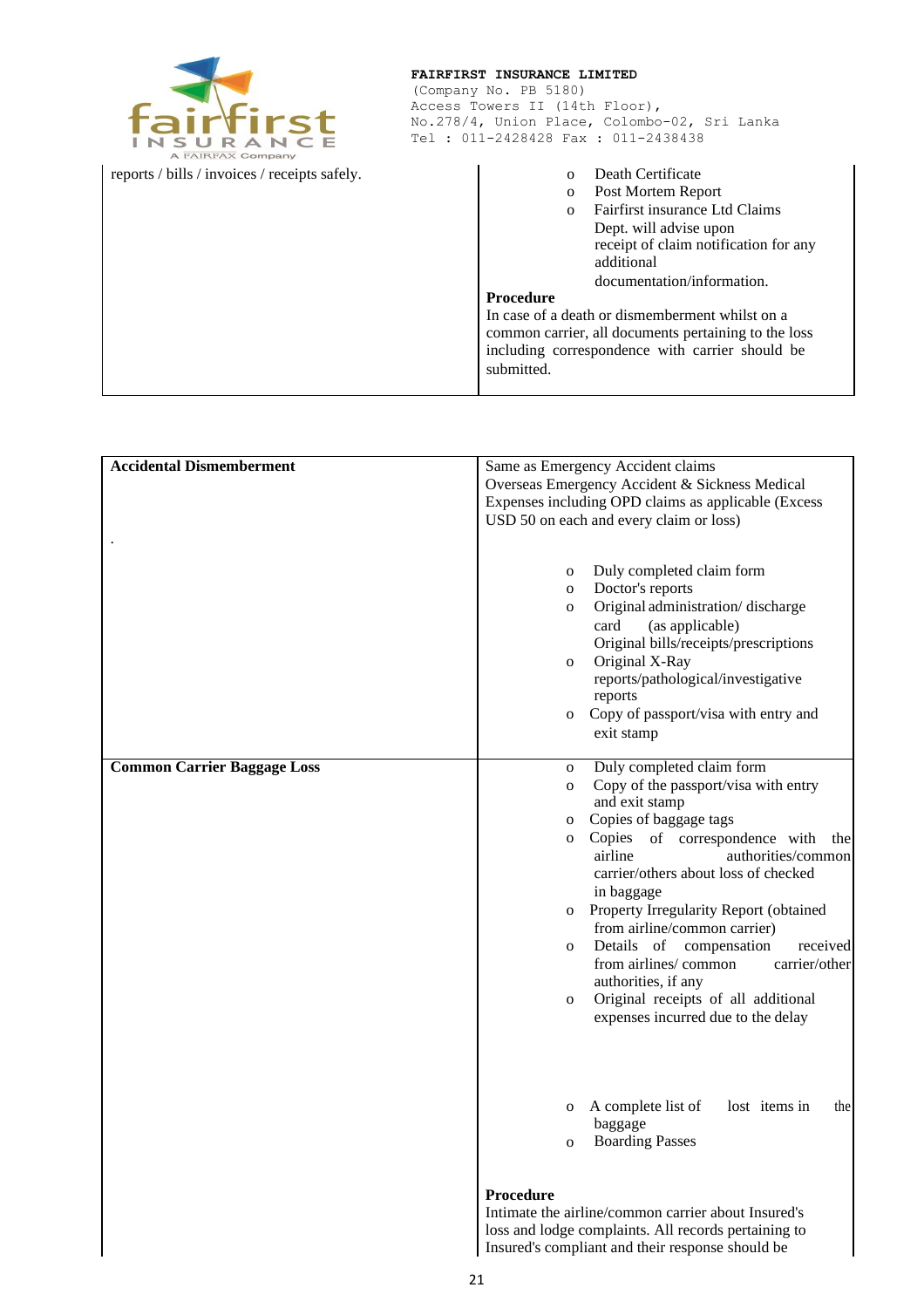

(Company No. PB 5180) Access Towers II (14th Floor), No.278/4<mark>,submitted</mark>Place, Colombo-02, Sri Lanka Tel : 011-2428428 Fax : 011-2438438 submitted.

| Common Carrier Baggage Delay and/or     | Duly completed claim form<br>$\mathbf{O}$                                                                                                          |
|-----------------------------------------|----------------------------------------------------------------------------------------------------------------------------------------------------|
| <b>Flight/Trip Delay (excess 6 Hrs)</b> | bill<br>$% \left( \left( \mathcal{A},\mathcal{A}\right) \right) =\left( \mathcal{A},\mathcal{A}\right)$ of<br>Original<br>purchases<br>$\mathbf O$ |
|                                         | made/expenses incurred due to the<br>delay                                                                                                         |
|                                         | o Copy of travel ticket and<br>boarding                                                                                                            |
|                                         | pass                                                                                                                                               |
|                                         | o Copies<br>of correspondence with<br>the<br>airline<br>authorities<br>certifying<br>the                                                           |
|                                         | Delay.                                                                                                                                             |
|                                         | o Copy of the Passport                                                                                                                             |
|                                         | Procedure<br>Please obtain a written clarification from the airline                                                                                |
|                                         | regarding the delay and the cause of delay. Keep a                                                                                                 |
|                                         | record of hours of delay from the scheduled time.<br>Keep receipts of all additional expenses (meal, and                                           |
|                                         | lodging in particular) incurred due to the delay.                                                                                                  |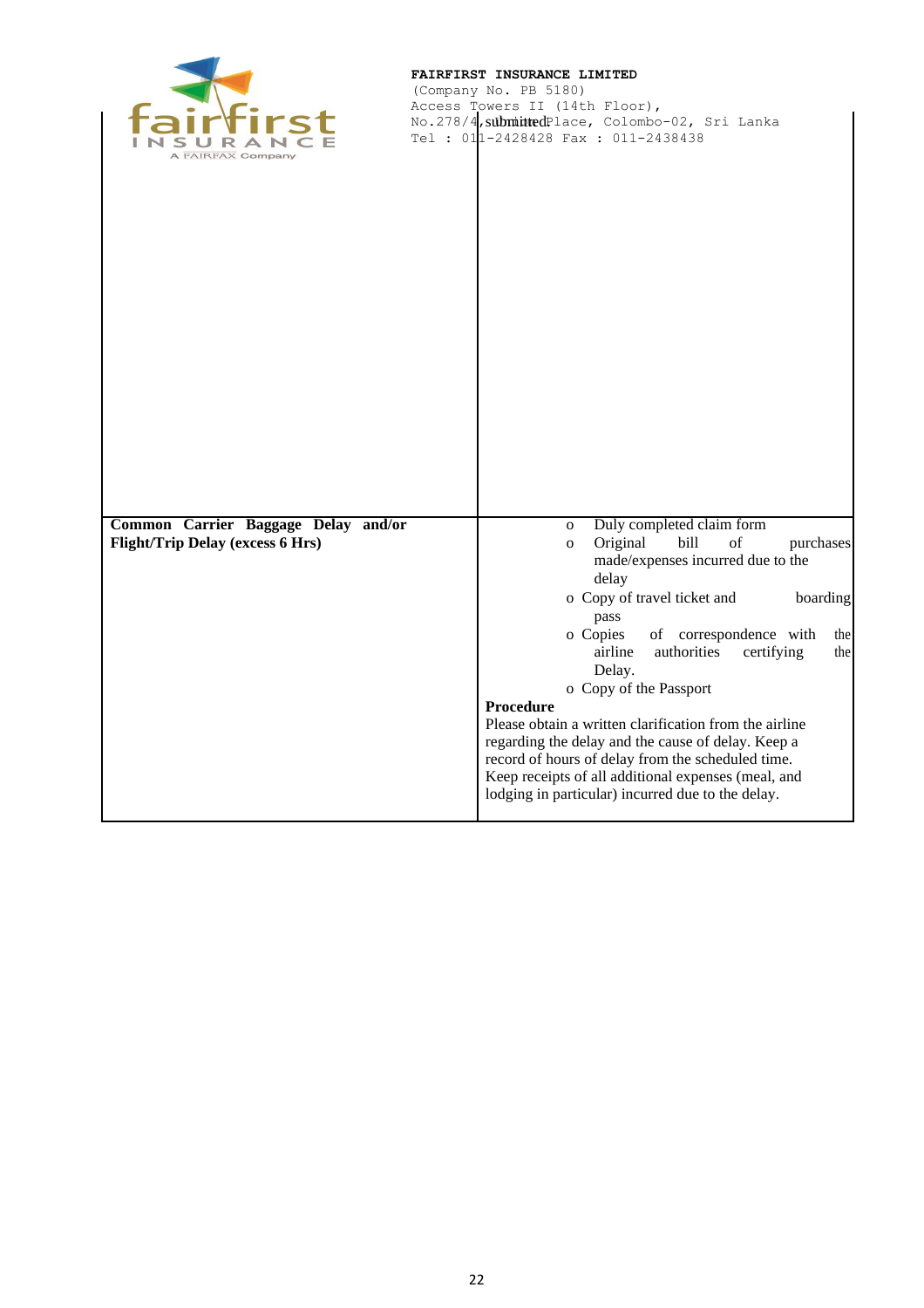

(Company No. PB 5180) Access Towers II (14th Floor), No.278/4, Union Place, Colombo-02, Sri Lanka Tel : 011-2428428 Fax : 011-2438438

| <b>Trip Cancellation</b>                  | Duly completed claim form<br>$\mathbf 0$                           |
|-------------------------------------------|--------------------------------------------------------------------|
|                                           | Original travel tickets/bills of prepaid<br>$\mathbf{O}$           |
|                                           | non-refundable expenses (travel and                                |
|                                           | accommodation only)                                                |
|                                           | Death<br>Certificate<br>Immediate<br>of<br>$\Omega$                |
|                                           | Family member in case of Death of<br>Family member                 |
|                                           | o Police report in case of Burglary or                             |
|                                           | attempt thereat at an Insured's place<br>of residence or business. |
|                                           | o Fairfirst Insurance Ltd Claims                                   |
|                                           | Dept. will advice upon                                             |
|                                           | receipt of claim notification for any                              |
|                                           | additional                                                         |
|                                           | documentation/information.                                         |
|                                           | o Written confirmation from the Doctor,                            |
|                                           | in case of Sickness or Injury.                                     |
|                                           | Copy of Passport.<br>$\mathbf{O}$                                  |
|                                           |                                                                    |
| <b>Personal Liability &amp; Legal Fee</b> | Full statement of the facts in writing<br>$\mathbf 0$              |
|                                           | Witness statements<br>$\Omega$                                     |
|                                           | o Any other documents relevant to the                              |
|                                           | incident, including<br>summons, legal<br>notices etc.              |
|                                           | o Any other information relevant to the                            |
|                                           | Incident.                                                          |
|                                           | o Fairfirst Insurance Ltd                                          |
|                                           | Claims Dept will advise upon                                       |
|                                           | receipt of claim notification for any                              |
|                                           | additional                                                         |
|                                           | documentation/information.                                         |
|                                           | <b>Procedure</b>                                                   |
|                                           | Do not commit any benefit/compensation or enter into               |
|                                           | any agreements. Submit all documents along with a                  |
|                                           | detailed statement to,                                             |
|                                           | Fair first Insurance Ltd.                                          |
| <b>Loss of Passport</b>                   | Copy of the new passport with exit<br>$\mathbf 0$                  |
|                                           | stamp                                                              |
|                                           | Original bills/invoices of<br>expenses<br>$\mathbf{O}$             |
|                                           | incurred for obtaining a new passport                              |
|                                           | o Copy of the Police Report                                        |
|                                           |                                                                    |